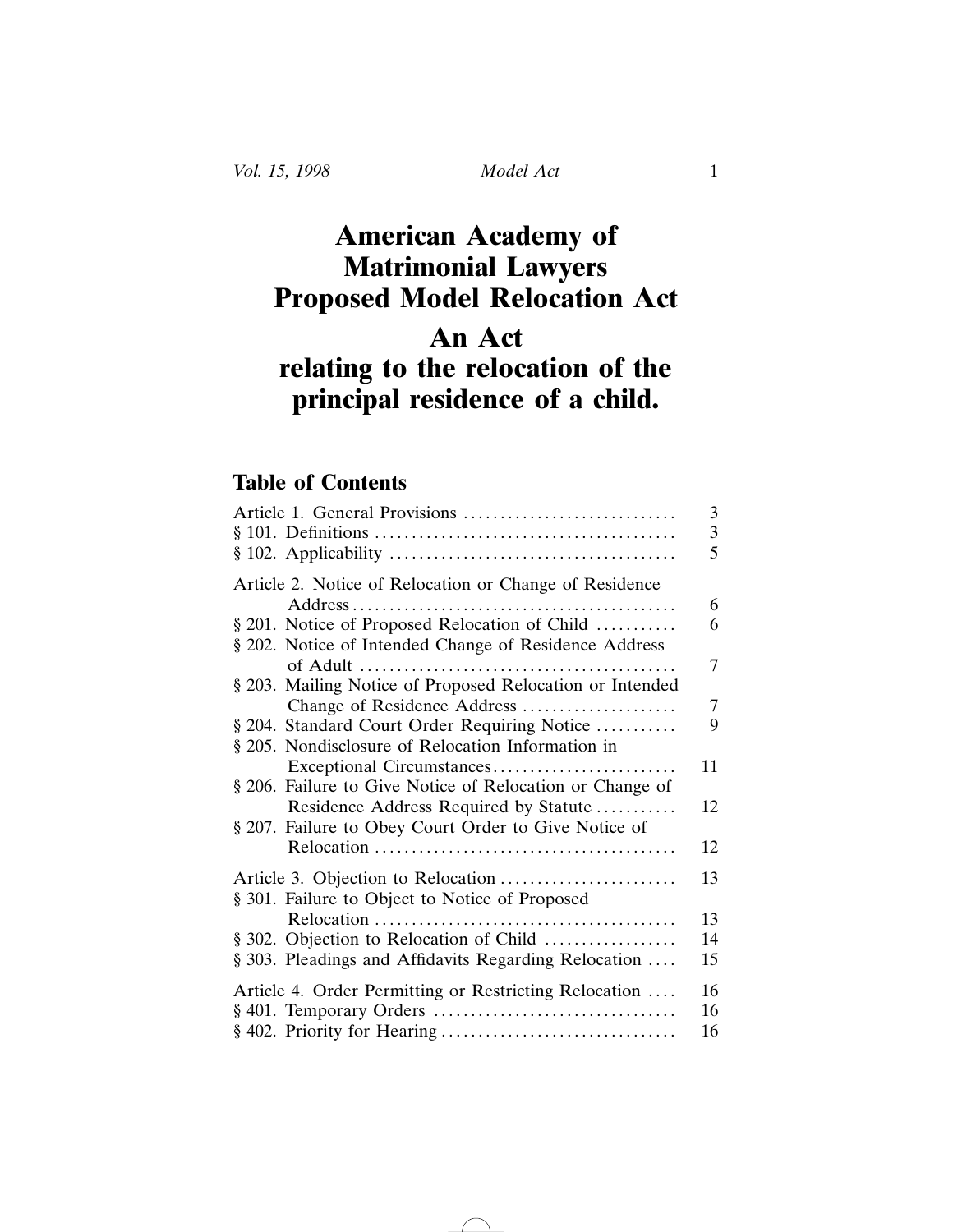|                                                           | 17 |
|-----------------------------------------------------------|----|
| § 404. Proposed Relocation as a Factor for                |    |
|                                                           | 17 |
| § 405. Factors to Determine Contested Relocation          | 18 |
|                                                           | 19 |
|                                                           | 20 |
|                                                           | 22 |
| § 409. Sanctions for Unwarranted or Frivolous Proposal to |    |
| Relocate Child or for Objection to                        |    |
|                                                           | 22 |
| § 410. Application of Factors at Initial Hearing          | 23 |

### *Introductory Comment*

*In recent times, disputes between divorced parents involving relocation of children and its impact on families, especially the children, have significantly increased in frequency and complexity. In recognition of the problem, the American Academy of Matrimonial Lawyers drafted a Model Act for consideration by state legislatures. The members of the Academy come from all regions of the United States and are highly experienced family law attorneys representative of the widely disparate views taken on this subject by court decisions and statutory formulations.*

*In preparing a proposed "act relating to the relocation of a child," the Academy researched the very substantial literature on relocation law, considered the relocation statutes of various states, and reviewed the case law from across the country. Additionally, because the welfare of the children involved in relocation disputes is the crucial issue, the Academy consulted with mental health professionals and reviewed the research regarding the effect of divorce and subsequent relocation on children. The Academy also considered the impact of the substantial increase in orders for joint physical or joint legal custody. The Academy found there is limited empirical data on any of these vital subjects.*

*The following suggested statute is not intended to be a uniform act; several significant issues are presented in the alternative in order to facilitate independent consideration of controversial issues by state legislators. Rather, the proposed act is meant to serve as a template for those jurisdictions desiring a statutory solution to the relocation quandary. Finally, the proposed act is definitely not*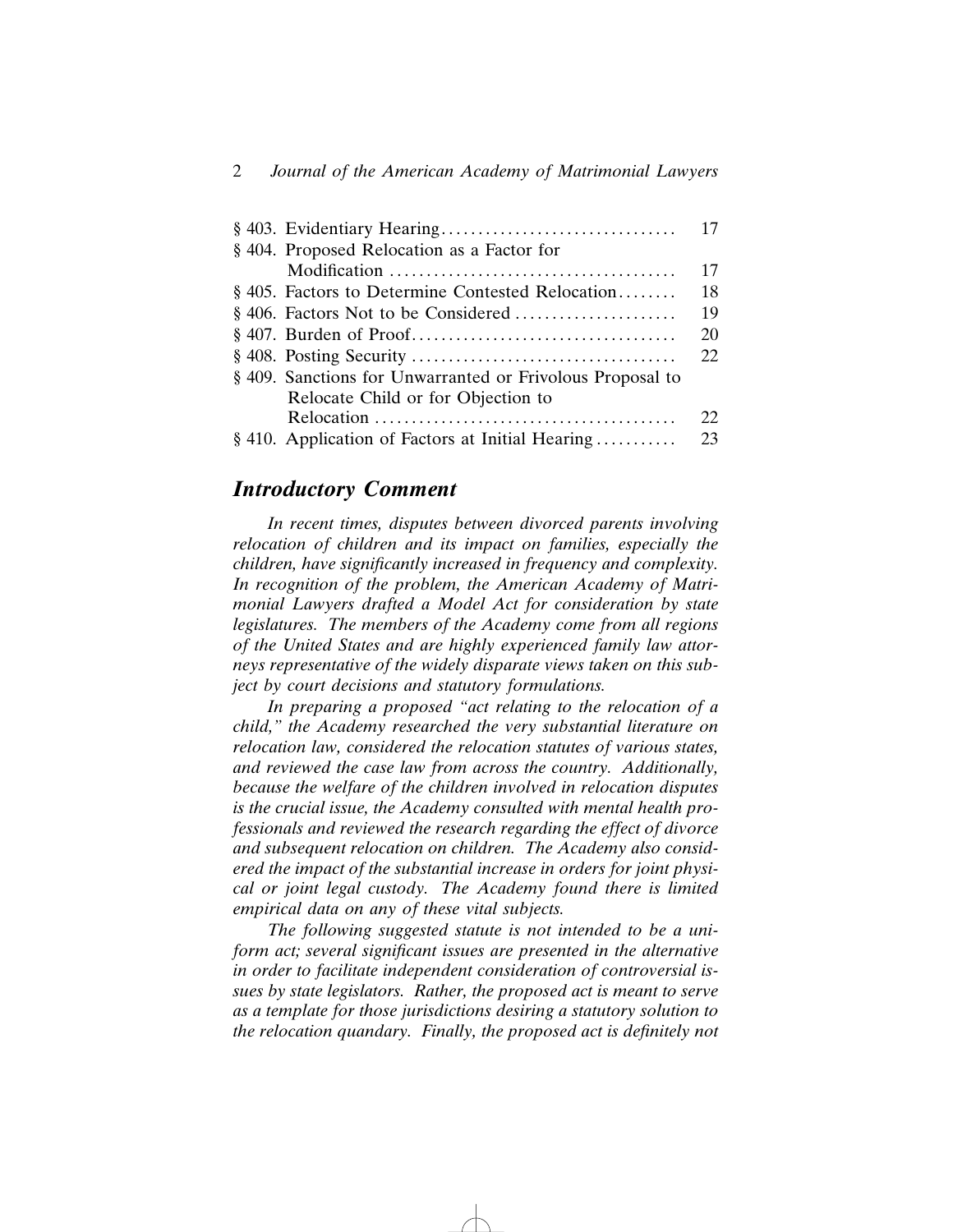*intended to be the basis for federal legislation. Family law issues are properly addressed by state law.*

### **Article 1. General Provisions**

### **§ 101. Definitions**

As used in this  $[Act]$ ,<sup>1</sup> unless the context requires a different definition:

> (1) "change of residence address" means a change in the primary residence of an adult;

> (2) "child" means a minor as defined by [applicable state law];

> (3) "person entitled to [custody of or visitation with]<sup>2</sup> a child" means a person so entitled by virtue of a court order or by an express agreement that is subject to court enforcement;

(4) "principal residence of a child" means:

(A) the location designated by a court to be the primary residence of the child;

(B) in the absence of a court order, the location at which the parties have expressly agreed the child will primarily reside; or

(C) in the absence of a court order or an express agreement, the location, if any, at which the child, preceding the time involved, lived with the child's parents, a parent, or a person acting as parent for

<sup>1</sup> The National Conference of Commissioners on Uniform State Laws has developed a legislative drafting convention for uniform and model acts, which places in brackets certain terms or phrases to indicate that state terminology should be employed if different from the common language contained in the bracket. *See* NATIONAL CONFERENCE OF COMMISSIONERS ON UNIFORM STATE LAWS 1994-95 REFERENCE BOOK at 85, Drafting Rules for Uniform or Model Acts, Rule 21. Suggested time periods are treated identically.

<sup>2</sup> The terms "custody" and "visitation" are shown throughout the proposed statute in brackets, *see* footnote 1 supra, because in many states those terms have fallen into disfavor. Unfortunately, no single term has emerged to replace the identification of the custodial or noncustodial parent's rights of access to the child. States use a wide variety of alternative terms to express the concept, including "primary residential placement," "partial custody," "possession of and access to," and "joint legal custody." Similarly, a right of access to the child for a grandparent or other non-parent elicits a variety of terms.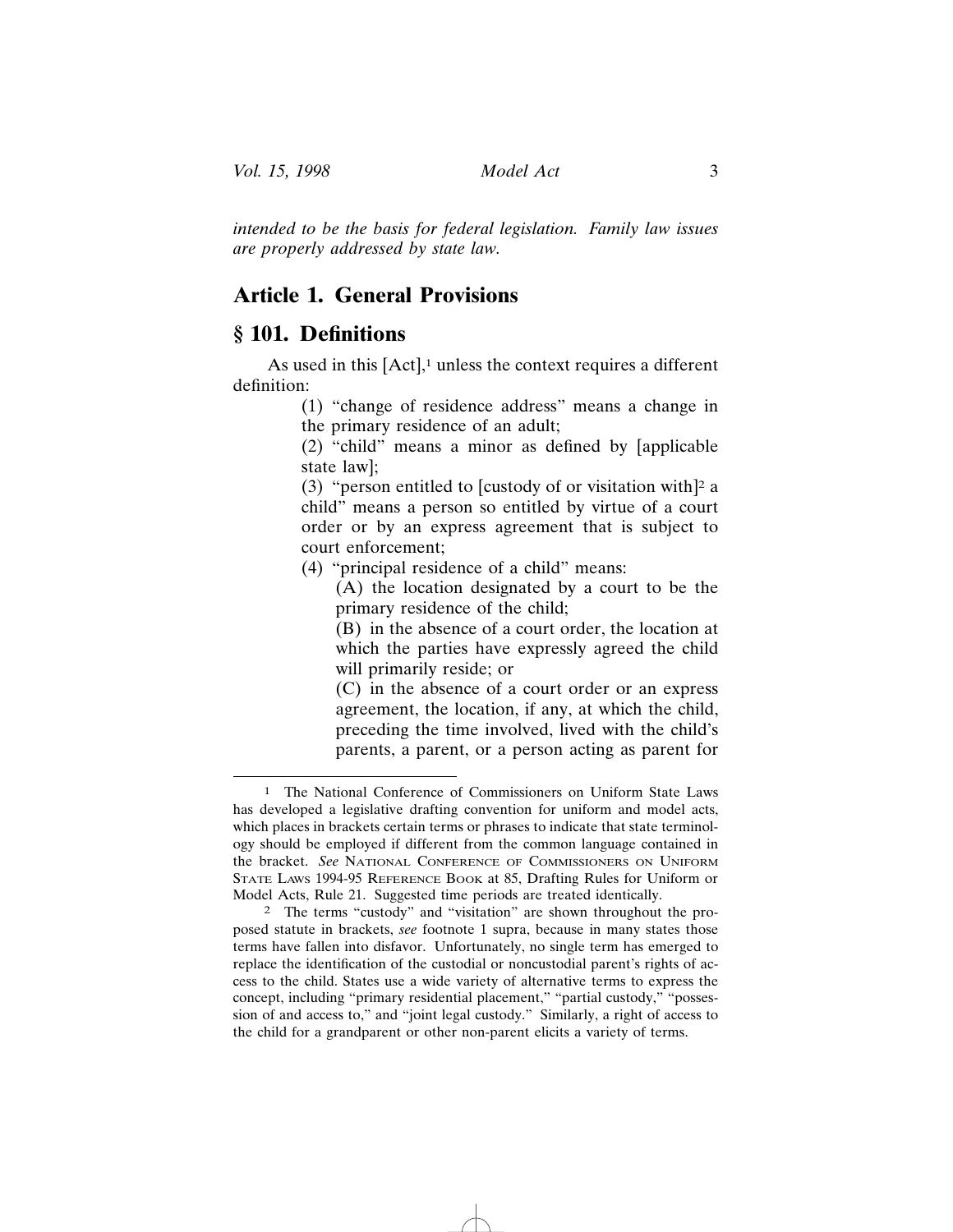at least six consecutive months and, in the case of a child less than six months old, the location at which the child lived from birth with any of the persons mentioned. Periods of temporary absence of any of the named persons are counted as part of the six-month or other period.

(5) "relocation" means a change in the principal residence of a child for a period of  $[60]$ <sup>3</sup> days or more, but does not include a temporary absence from the principal residence.

### *Comment*

*Although relocation of the principal residence of a child is the primary focus of this proposed act, a change in the residence of any of the persons involved is subject to its notice requirements. Slightly different terminology (with basically the same meaning) is used to distinguish between the "change of the primary residence of an adult" and the "relocation of the principal residence of a child." Mandating that a change in the residence address of a concerned adult is subject to the notice requirements involves more than mere common courtesy. Although additional litigation will not be triggered by a change of the residence address of a noncustodian, such a change surely will have some effect on the relationships of the interested persons and the child. Perhaps the effect will be nothing more than a change in the location of the child during a period of visitation. But, in some circumstances a change of address of an adult will have greater consequences. For example, the custodian may decide to move without relocating the child, perhaps by leaving the child with a relative, e.g., grandmother. Note that unusual circumstances could even yield a relocation of the child without a change of residence of the custodian, e.g., child enrolled in a boarding school or sent to live with relatives by the custodian.*

*In the proposed act the term "relocation" is used only to refer to a proposed change of the principal residence of the child. The difficulties that may be engendered by a relocation are not limited to a move across state lines, or a move of an arbitrarily chosen*

<sup>&</sup>lt;sup>3</sup> The sixty-day period was selected to provide the maximum reasonable notice of a proposed relocation.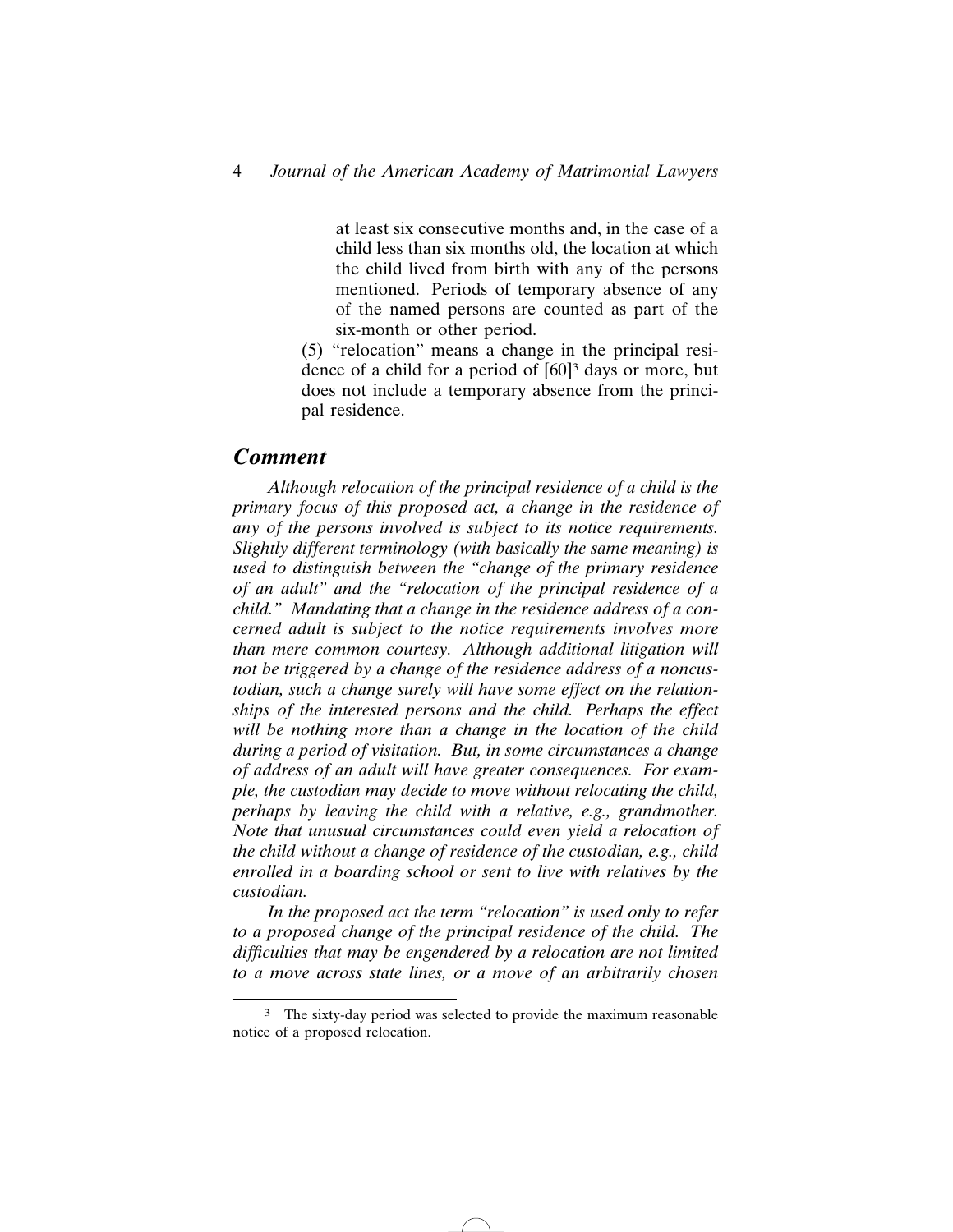*distance within a state, e.g., 100 or 150 miles. A visitation schedule may be significantly affected any time that a move is made by either the custodial or noncustodial party, particularly in heavily urbanized areas. A move of even a relatively short distance may create other problems if it impedes access to the child or involves a change of school district. In sum, the proposed act is designed to provide a mechanism for adjusting the custodial schedule when either a noncustodian or the child moves.*

### **§ 102. Applicability**

(a) The provisions of this [Act] apply to an order regarding [custody of or visitation with] a child issued:

(1) after the effective date of this [Act]; and

(2) before the effective date of this [Act], if the existing [custody] order or enforceable agreement does not expressly govern the relocation of the child or there is a change in the primary residence address of an adult affected by the order.

(b) To the extent that a provision of this [Act] conflicts with an existing [custody] order or enforceable agreement, this [Act] does not apply to the terms of that order or agreement that govern relocation of the child or a change in the primary residence address of an adult.

### *Comment*

*The goal of the proposed act is to achieve a maximum impact on cases involving relocation issues and, at the same time, create minimum disruption with existing custodial relations. The proposed act is designed to apply to a custody or visitation order and to an enforceable agreement on custody issued both before and after its effective date, except if the pre-existing order or agreement purports to govern the relocation issue. If the proposed act were to apply only to future orders, its immediate impact would be greatly diminished and would take many years to become fully effective. However, if the terms of an existing order or agreement provide a procedure to resolve relocation disputes, the proposed act does not affect those orders or agreements. For example, giving notice of a proposed relocation of a child as required by the proposed act does not automatically force the parties back into court. Only if*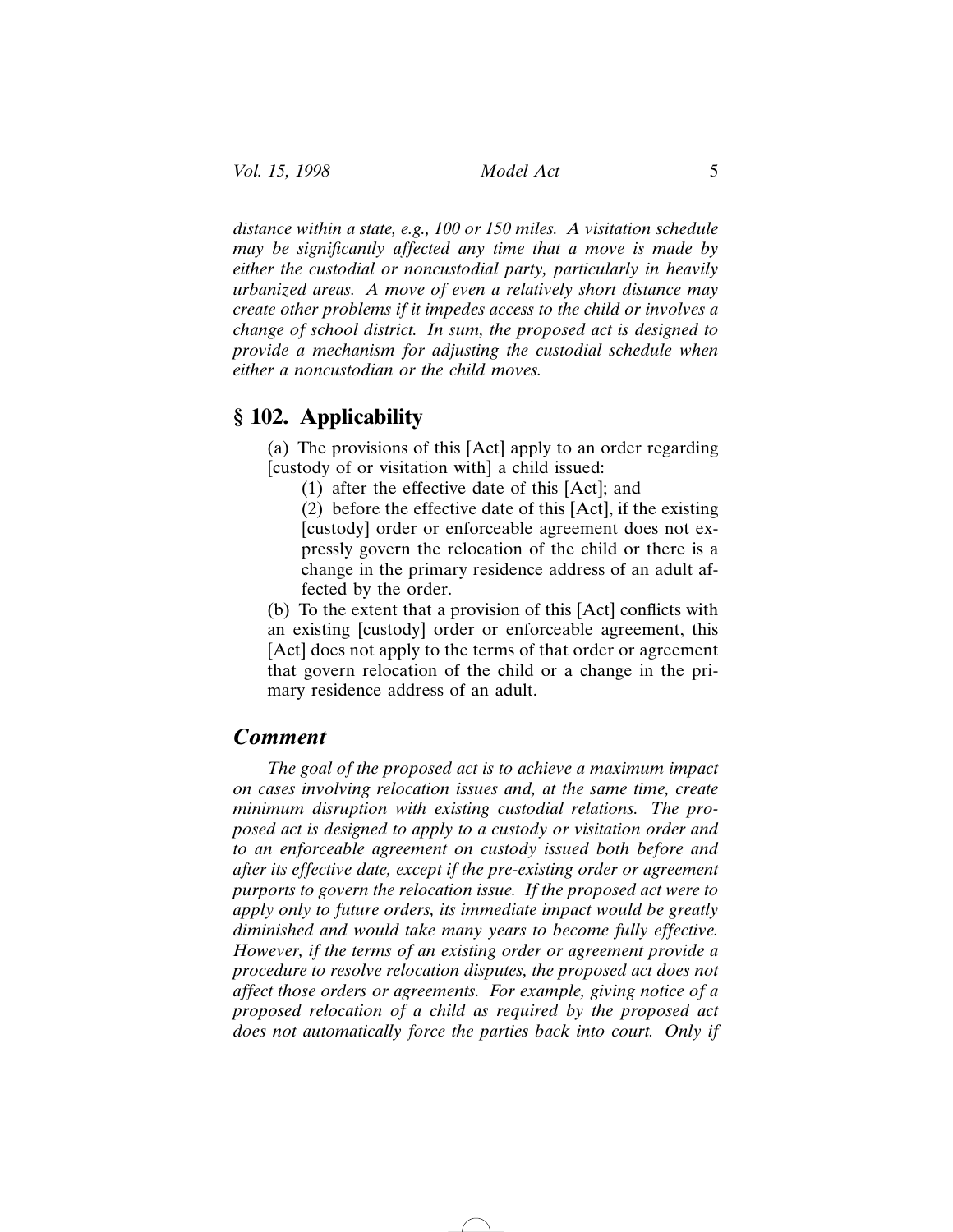*the noncustodial parent objects to the proposal does litigation follow. But an existing order that states "the residence of the child shall be [a fixed location] until further order of the court" is controlling. Under the existing order, the party seeking to relocate must return to court for approval, despite the fact the procedure in the proposed act does not require that action.*

*Prospectively the proposed act will apply to everyone obtaining court-ordered or agreed custody of or visitation with a child, whether denominated as custody, visitation, grandparental access, etc. Thus, the statutory requirement of notice is far more effective because the act mandates the notice be incorporated in the final order.*

### **Article 2. Notice of Relocation or Change of Residence Address**

### **§ 201. Notice of Proposed Relocation of Child**

Except as provided by Section 205, a person who has the right to establish the principal residence of the child shall notify every other person entitled to [visitation with] the child of a proposed relocation of the child's principal residence as required by Section 203.

### *Comment*

*The requirement to provide notice of a proposed relocation imposed on the custodian of the child deviates significantly from the statutes presently in force in most states. Typically the custodian is required to give notice only for a "major move," e.g., over a prescribed distance such as 100 or 150 miles or across a state border. The proposed act takes the position that any move of the child's principal residence is of significance to a person with custody or visitation rights, whether it be across town or within the same neighborhood. In part this notice is little more than common courtesy. But, important collateral issues may be implicated, e.g., a relatively short move may force a change of school or school district to the alleged detriment of the child. Further, the notice requirement facilitates the efficient delivery of child support in cases in which payments are mailed directly to the custodian.*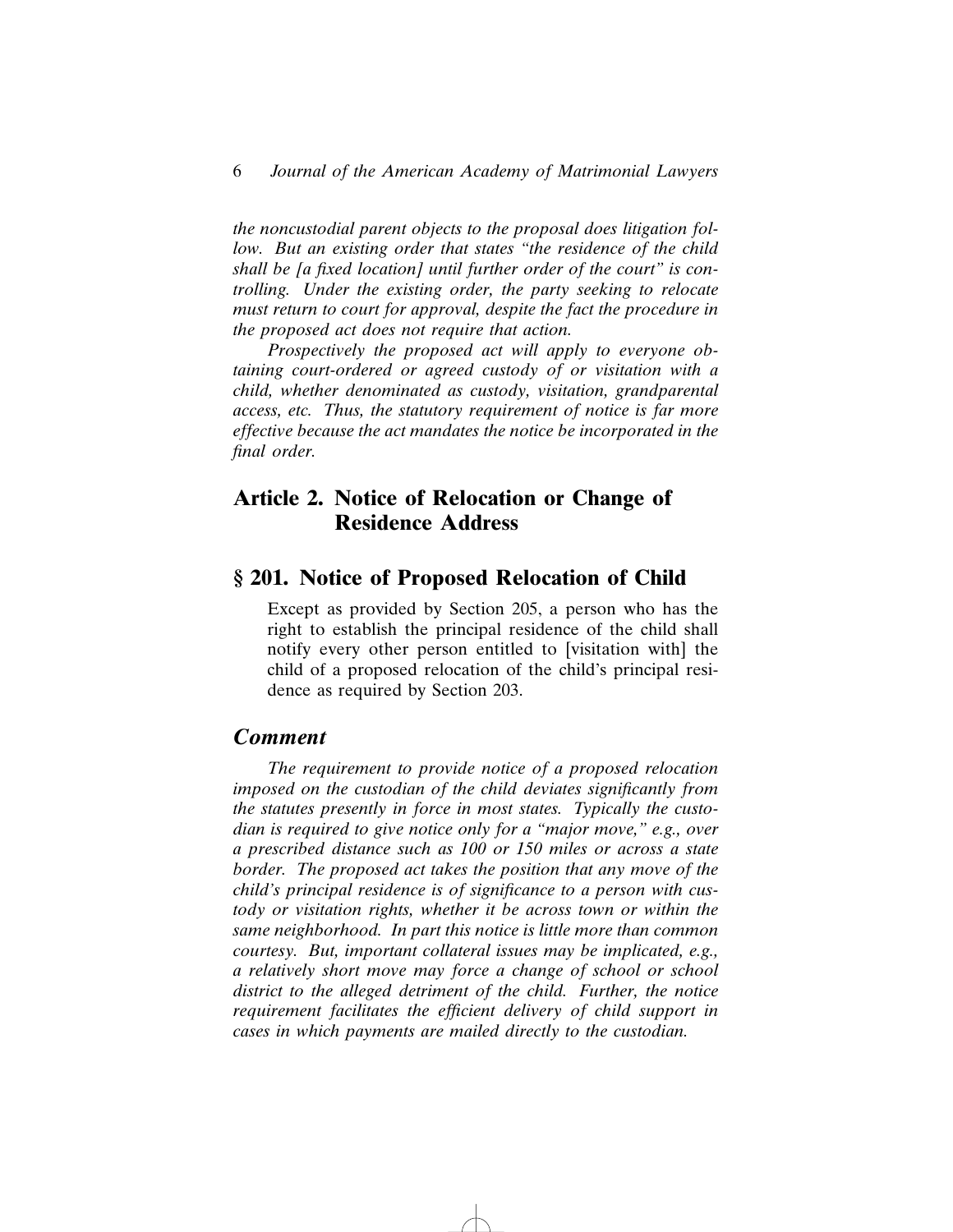### **§ 202. Notice of Intended Change of Residence Address of Adult**

Except as provided by Section 205, an adult entitled to [visitation with] a child shall notify every other person entitled to [custody of or visitation with] the child of an intended change in the primary residence address of the adult as required by Section 203.

#### *Comment*

*This section represents a relatively dramatic rethinking of the dynamics of a change of residence. Previously, legal focus has been almost exclusively on relocation of a child, with scant attention paid to the impact on existing relationships of a change of residence of a person with visitation rights. Notice of such a move will be required under the proposed act, notwithstanding the fact that legal action to interfere with an adult's constitutional right to travel is neither provided nor possible. More than common courtesy is involved, although that is a factor. At the very least, the child's custodian has an implicit right to know the whereabouts of the child during periods of visitation.*

*The requirement of notice of a change of residence of every person with a right to visitation with a child also takes into account the fact that someone other than a parent, such as grandparents, may have custody or visitation rights. Notice is required anytime a change in a residence is proposed by any of these adults for either the child or the adult. Although the legal implications of a change in residence of a noncustodial adult are much different than those triggered when relocation of a child is proposed, information about the details of a change of residence of a noncustodial party should enhance the relationships between the child and the adults involved. Not coincidentally, the correlative ease of facilitating enforcement of a child support order will be enhanced by the requirement.*

### **§ 203. Mailing Notice of Proposed Relocation or Intended Change of Residence Address**

(a) Except as provided by Section 205, notice of a proposed relocation of the principal residence of a child or notice of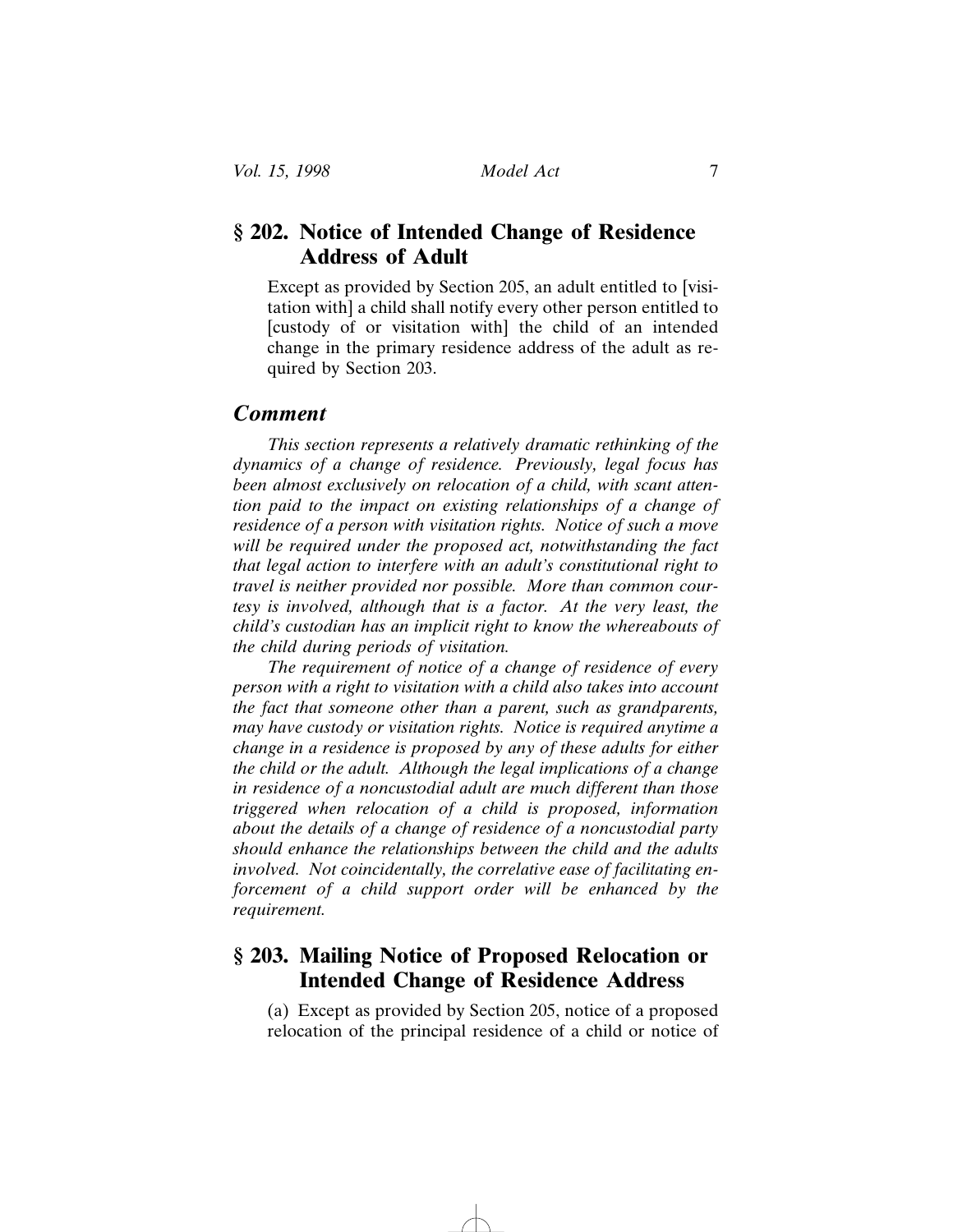an intended change of the primary residence address of an adult as provided in this article must be given by:

(1)  $[$ first class mail<sup>{4}</sup> to the last known address of the person to be notified;

(2) no later than:

(A) the  $[60th]^5$  day before the date of the intended move or proposed relocation; or

(B) the [10th]6 day after the date that the person knows the information required to be furnished by Subsection (b), if the person did not know and could not reasonably have known the information in sufficient time to comply with [60]<sup>7</sup> day notice, and it is not reasonably possible to extend the time for relocation of the child.

(b) Except as provided by Section 205, the following information, if available, must be included with the notice of intended relocation of the child or change of primary residence of an adult:

(1) the intended new residence, including the specific address, if known;

(2) the mailing address, if not the same;

(3) the home telephone number, if known;

(4) the date of the intended move or proposed relocation;

(5) a brief statement of the specific reasons for the proposed relocation of a child, if applicable;

(6) a proposal for a revised schedule of [visitation with] the child, if any; and

(7) a warning to the non-relocating parent that an objection to the relocation must be made within [30] days or the relocation will be permitted.

<sup>4</sup> Notice by first class mail should be sufficient to provide reasonable notice of a proposed relocation. Some states may prefer to require this notice by registered or certified mail, return receipt requested.

<sup>5</sup> A time period of sixty days was selected to provide the maximum reasonable notice of a proposed relocation.

<sup>6</sup> A time period of ten days should provide the maximum reasonable notice under the circumstances described.

<sup>7</sup> A time period of 60 days was used to provide the maximum reasonable notice of a proposed relocation.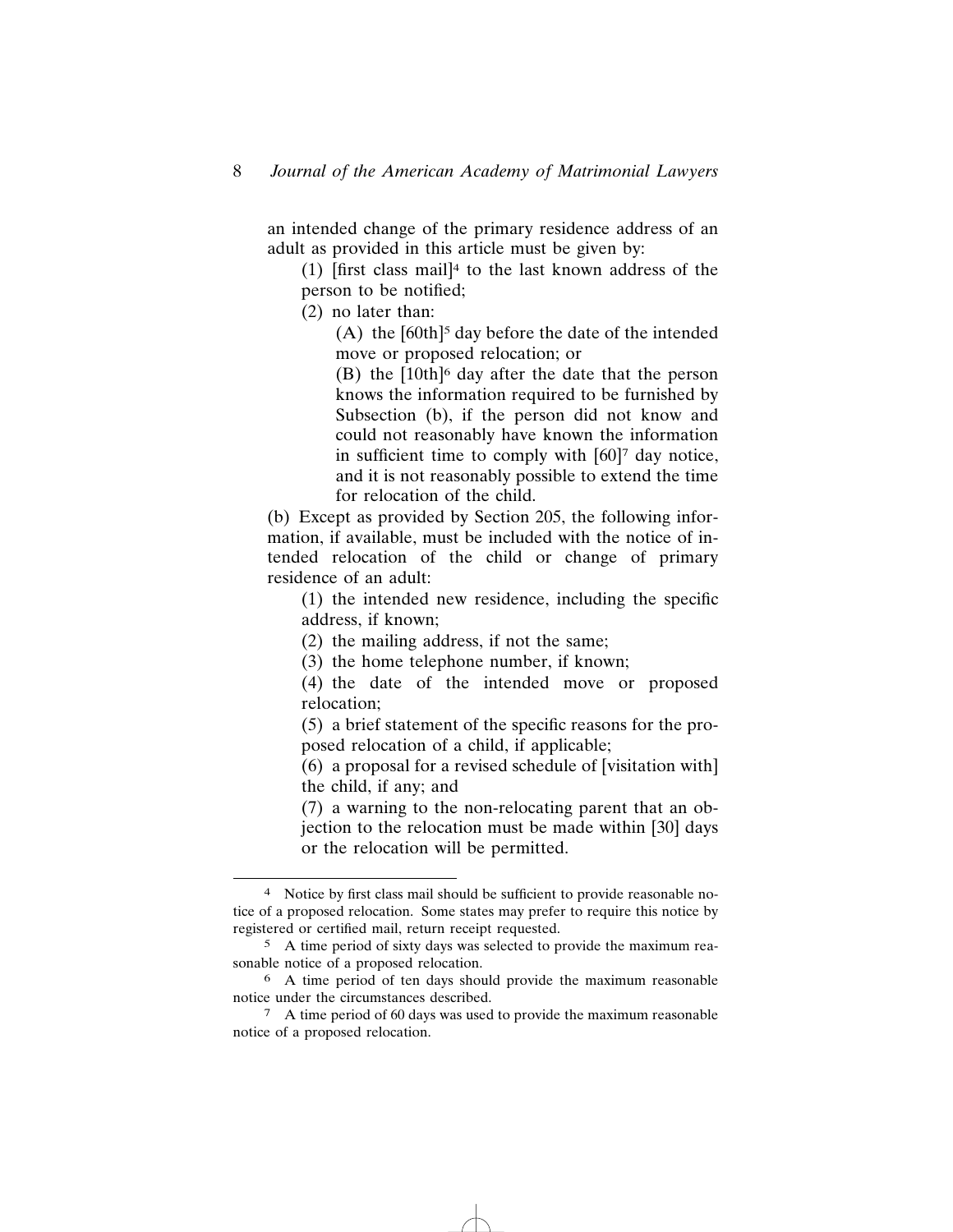(c) A person required to give notice of a proposed relocation or change of residence address under this section has a continuing duty to provide a change in or addition to the information required by this section as that information becomes known.

### *Comment*

*The details required in the notice of a proposed relocation of a child or a change of residence of an adult with custody or visitation rights are virtually identical.*

### **§ 204. Standard Court Order Requiring Notice**

After [the effective date of Act], an order issued by a court directed to a person entitled to [custody of or visitation with] a child shall include the following terms:

"You, as a party in this action, are ordered to notify every other party to this action of a proposed [relocation of the child]8 [change of your primary residence address], and the following information:

(1) the intended new residence, including the specific address, if known;

(2) the mailing address, if not the same;

(3) the home telephone number, if known;

(4) the date of the intended move or proposed relocation;

(5) a brief statement of the specific reasons for the proposed relocation of a child, if applicable; and

(6) a proposal for a revised schedule of [visitation with] the child, if any:"

"You are further ordered to give notice of the proposed [relocation] [change of residence address] on or before the [60th]9 day before a proposed change. If you do not know and could not have reasonably known of the change in suffi-

<sup>8</sup> This clause is to be inserted only in the order directed to the person who has the right to establish the principal residence of the child.

<sup>9</sup> A time period of 60 days should be used to provide the maximum reasonable notice of a proposed relocation.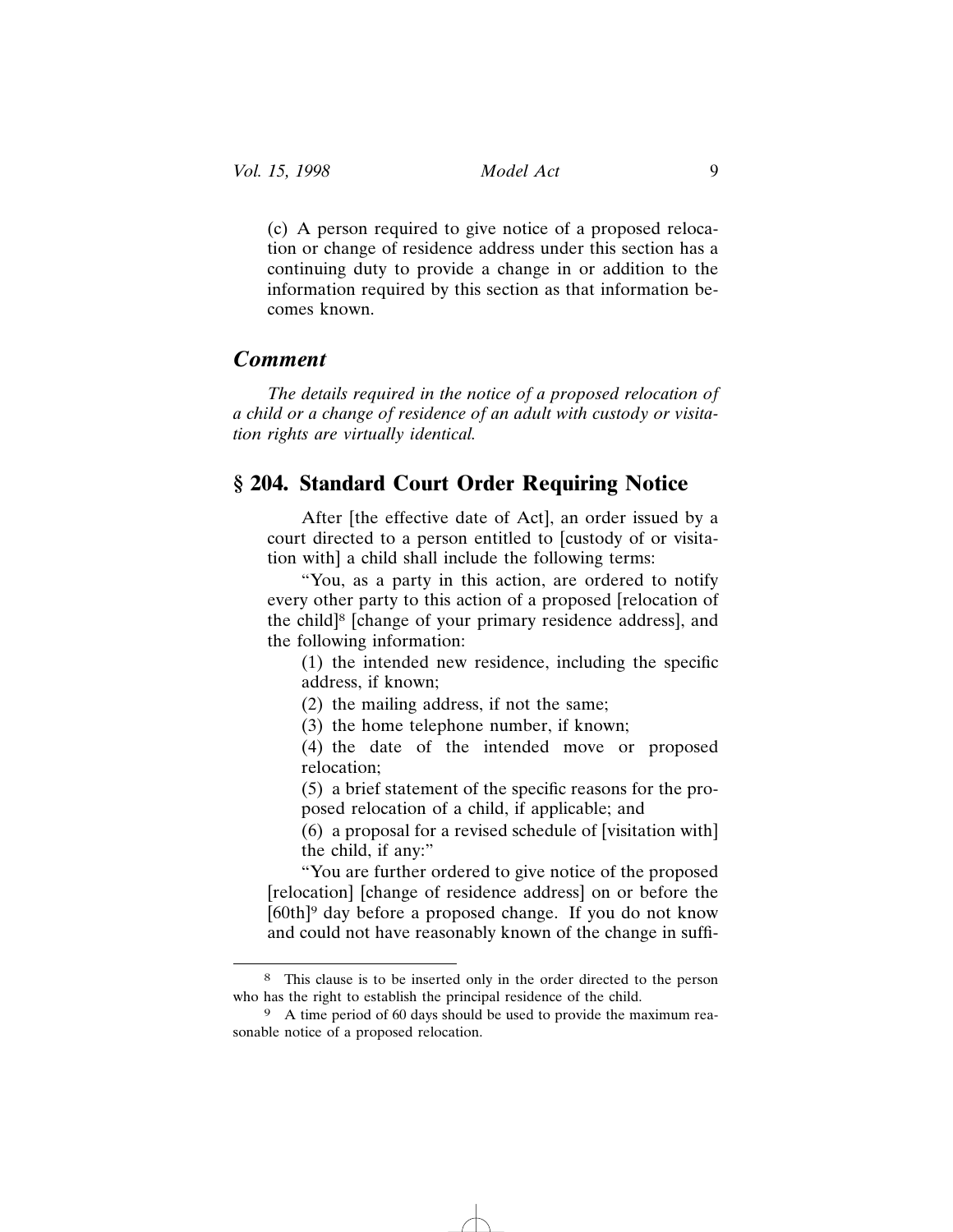#### 10 *Journal of the American Academy of Matrimonial Lawyers*

cient time to provide [60 day]10 notice, you are ordered to give notice of the change on or before the  $[10th]$ <sup>11</sup> day after the date that you know of the change.";

"Your obligation to furnish this information to every other party continues as long as you, or any other person, by virtue of this order, are entitled to [custody of visitation with] a child covered by this order."

"Your failure to obey the order of this court to provide every other party with notice of information regarding the [proposed relocation change of residence address] may result in further litigation to enforce the order, including contempt of court, a finding of contempt may be punished by [state law regarding penalties for contempt]."

"In addition, your failure to notify of a relocation of the child may be taken into account in a modification of [custody of visitation with possession of/or access to] the child. Reasonable costs and attorney's fees also may be assessed against you if you fail to give the required notice."

["If you, as the non-relocating parent, do not file a proceeding seeking a temporary or permanent order to prevent the relocation within [**30**]12 days after receipt of notice of the intent of the other party to relocate the residence of the child, relocation is authorized."]13

### *Comment*

*Mandating the court to order each person to give notice of a proposed relocation of the child or a change in residence of an adult introduces the issue of enforcement if the order is disobeyed. If state law requires, the notice should be given in the language of the recipient if that person does not read or speak English.*

<sup>10</sup> The time period of 60 days should be used in order to provide the maximum reasonable notice of a proposed relocation.

<sup>11</sup> The time period of ten days should be used to provide the maximum reasonable notice under the circumstances described.

<sup>12</sup> A time period of 30 days was selected to provide a reasonable time for an action objecting to a proposed relocation.

<sup>13</sup> This clause is to be inserted only in the order directed to a parent who has rights of visitation with the child, where that parent does not have the right to relocate the child.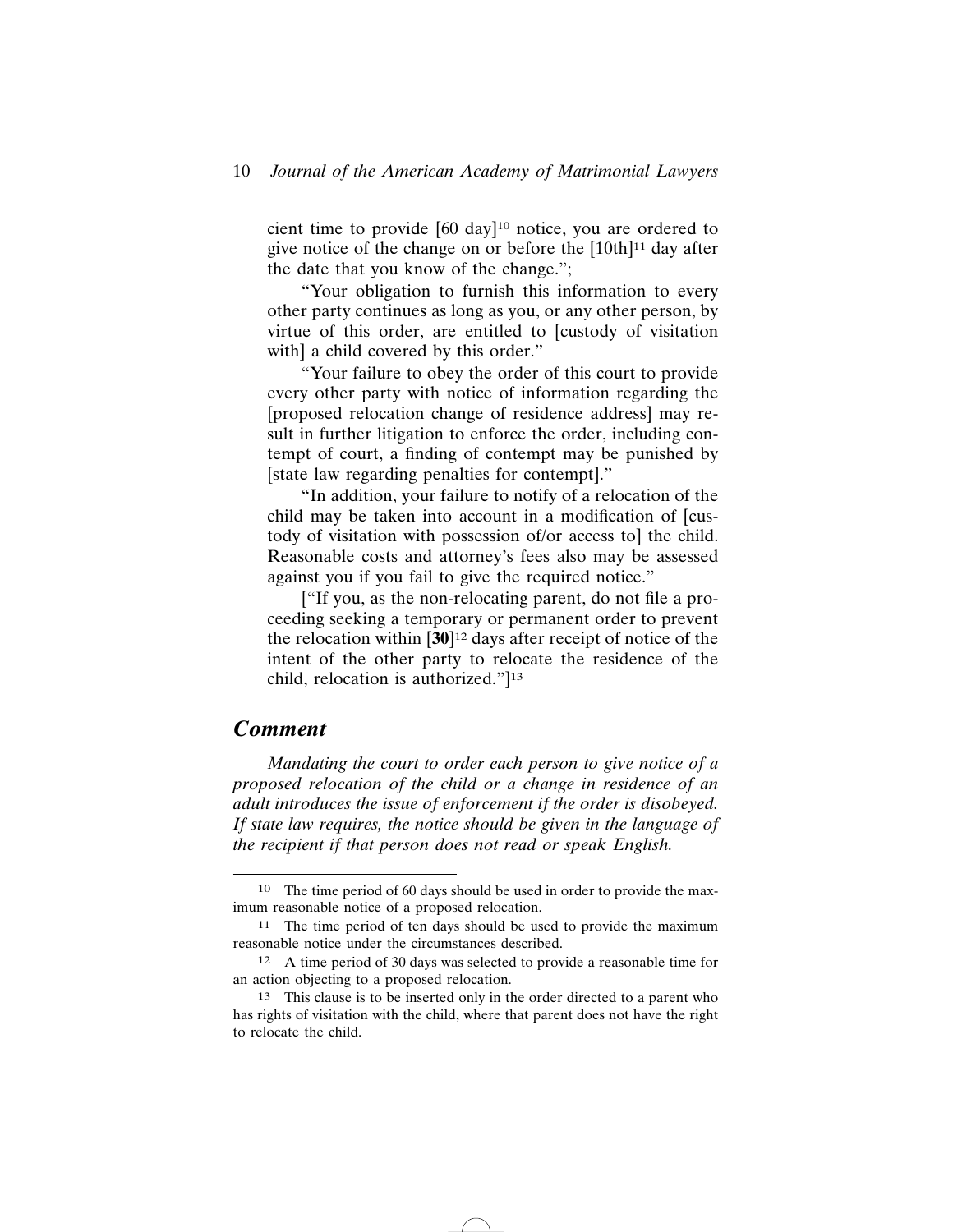### **§ 205. Nondisclosure of Relocation Information in Exceptional Circumstances**

(a) On a finding by the court that the health, safety, or liberty of a person or a child would be unreasonably put at risk by the disclosure of the required identifying information in conjunction with a proposed relocation of the child or change of residence of an adult, the court may order that:

(1) the specific residence address and telephone number of the child or of the adult and other identifying information shall not be disclosed in the pleadings, other documents filed in the proceeding, or the final order, except for an in camera disclosure;

(2) the notice requirements provided by this article be waived to the extent necessary to protect confidentiality and the health, safety, or liberty of a person or child; and

(3) any other remedial action the court considers necessary to facilitate the legitimate needs of the parties and the best interest of the child.

(b) If appropriate, the court may conduct an ex parte hearing under this section.

### *Comment*

*This domestic violence provision is essential to take into account those cases in which disclosure of personal information would expose a party or the child to serious risk. The text follows the statutory scheme provided in the Uniform Interstate Family Support Act (UIFSA), § 312, which has been enacted in 35 U.S. jurisdictions as of September 1, 1996. The language should be familiar to a majority of the state legislatures because the federal welfare reform legislation of 1996 mandates enactment of UIFSA by all states by January 1998, as a condition for continued receipt of the federal subsidy for child support enforcement under the IV-D program, see P.L. 104-193, § 321, 110 Stat. 2221. Note that tracking the language of UIFSA is not sufficient in a relocation case because the scope of that uniform act is limited to child support. In a case involving of custody and visitation, the risk of harm to a custodial parent (or other custodian of the child) may not be a sufficient justification to prevent the child and the threatening non-*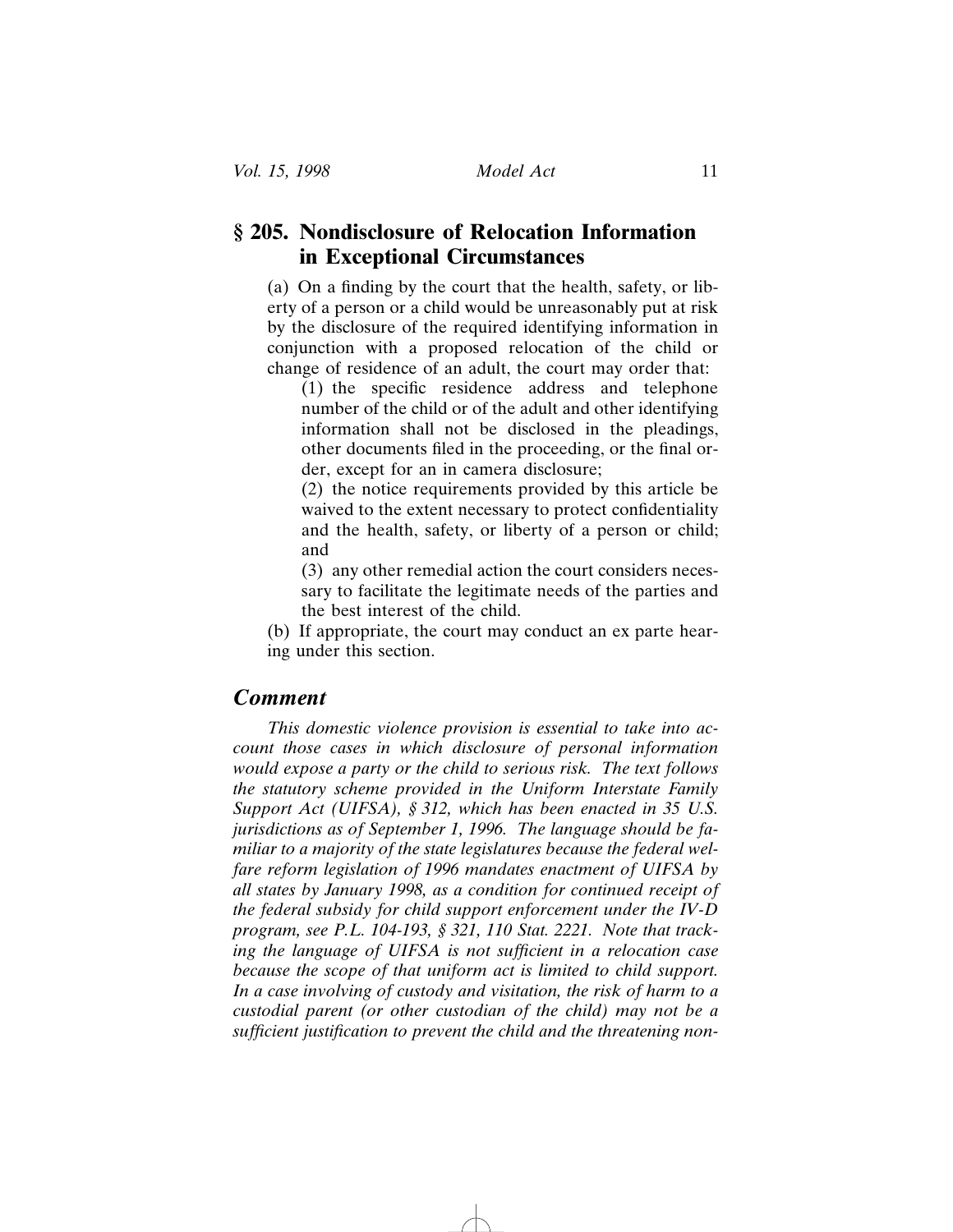*custodial parent from continuing their parent-child relationship. Subsection (a)(3) authorizes the court to fashion an order to shield the custodian from possible harm, while facilitating visitation between the noncustodial parent and the child. This may be a difficult order to draft, but the provision allows for the possibility.*

### **§ 206. Failure to Give Notice of Relocation or Change of Residence Address Required by Statute**

The court may consider a failure to provide notice of a proposed relocation of a child as provided by Sections 201 through 204 as:

(1) a factor in making its determination regarding the relocation of a child;

(2) a factor in determining whether [custody visitation should be modified;

(3) a basis for ordering the return of the child if the relocation has taken place without notice; and

(4) sufficient cause to order the person seeking to relocate the child to pay reasonable expenses and attorney's fees incurred by the person objecting to the relocation.

### *Comment*

*Disobedience of the statutory requirement to give notice of a proposed relocation of a child or change of residence of an adult yields a relatively minimal punishment. The absence of a prior court order precludes contempt as an option.*

### **§ 207. Failure to Obey Court Order to Give Notice of Relocation**

In addition to the sanctions provided by Section 206, the court may make a finding of contempt if a party violates the notice requirement provided by Section 204 and may impose the sanctions authorized for disobedience of a court order.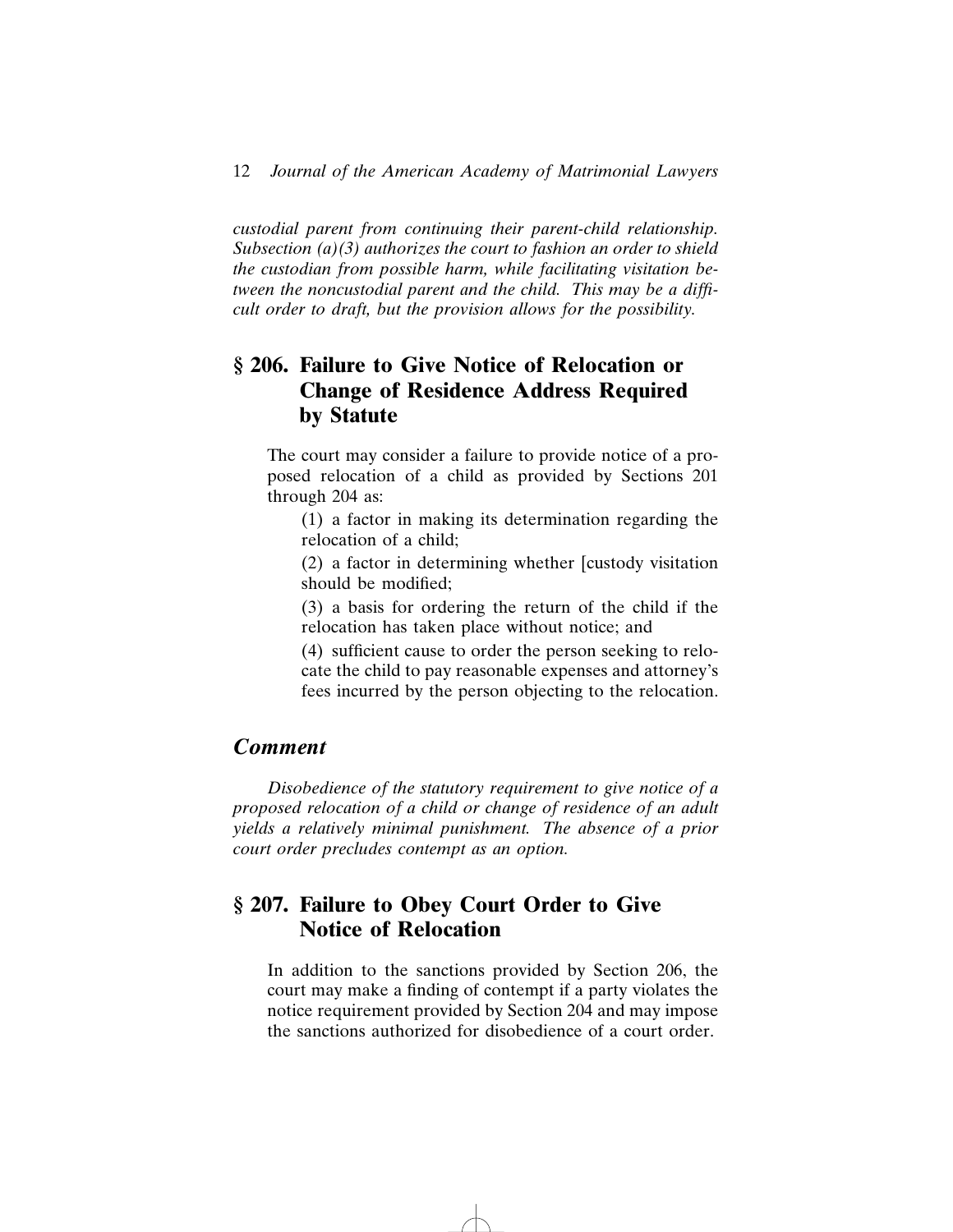*When a court issues the standard order specified in the proposed act, contempt of court is at least a theoretical possibility. If a finding of contempt of court is actually made, disobedience may yield a fine, jail time, equitable relief, or some combination of those sanctions.*

### **Article 3. Objection to Relocation**

### **§301. Failure to Object to Notice of Proposed Relocation**

The person entitled to [custody] of a child may relocate the principal residence of a child after providing notice as provided by Article 2 unless a parent entitled to notice files a proceeding seeking a temporary or permanent order to prevent the relocation within  $[30]$ <sup>14</sup> days after receipt of the notice.

### *Comment*

*Under the proposed act, failure to object to a proposed relocation is sufficient to allow the relocation to go forward. In many states the courts often issue orders at the time of an initial custody determination to prevent the custodian from relocating the child "until further order of the court." The proposed act rejects this procedure because:*

*(1) if relocation becomes an issue in the future, it should not be automatically prejudged without relevant and current evidence;*

*(2) in many instances parents have only recently left a nuclear family setting and begun living in a two-household context; the crucial evidence regarding relocation and the effect on the relationship between the child and the parties is not available at the time of initial hearing; and*

*(3) such an order forces many parties to return to court unnecessarily, with the concomitant expenditure of time and money. In many instances a relocation of the principal residence of a child*

<sup>14</sup> A time period of 30 days was used to provide a reasonable time to file an action objecting to a proposed relocation.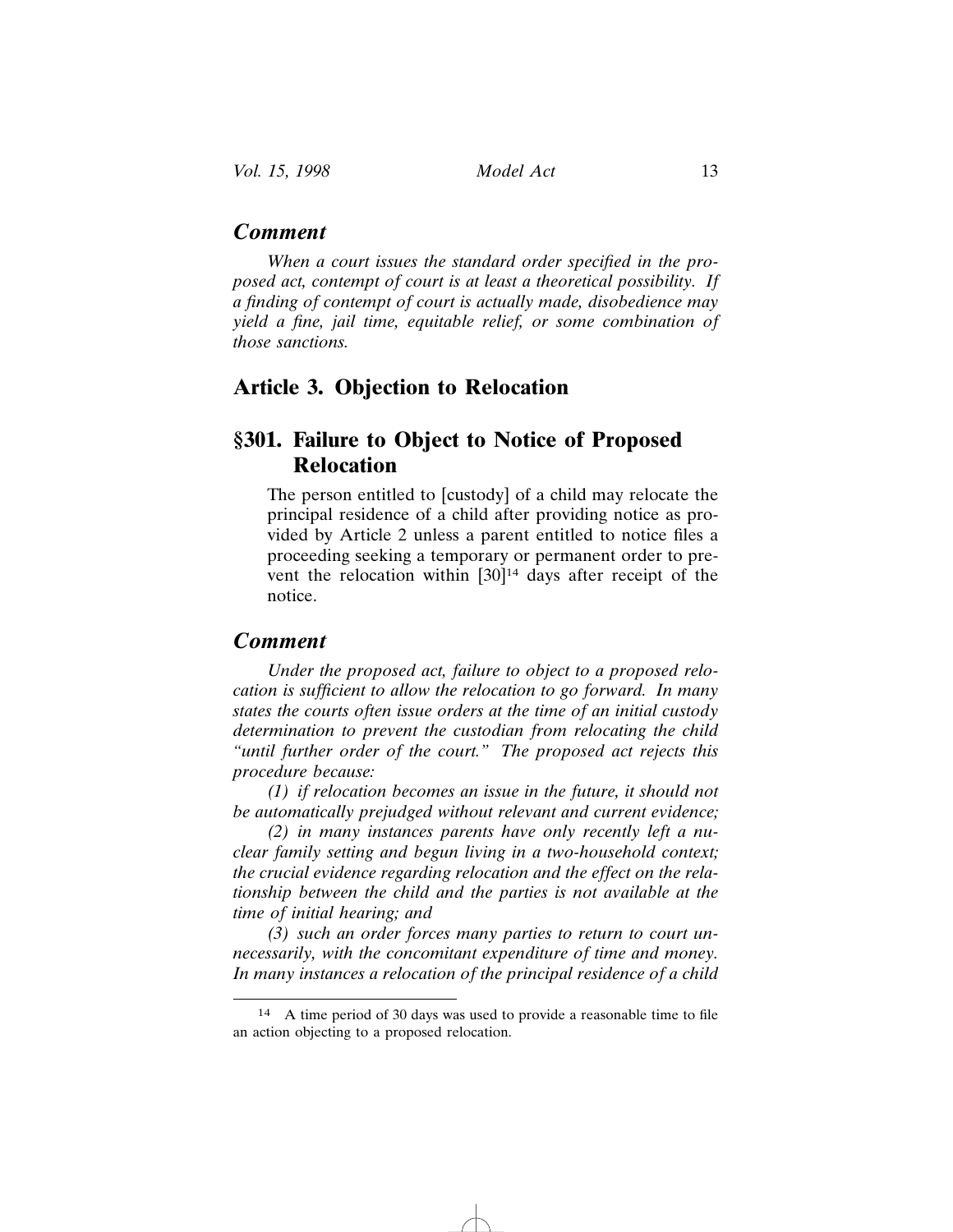*does not elicit an objection by the noncustodian. And, if a dispute does arise, often it may be resolved amicably by the parties without resort to a judicial proceeding.*

### **§ 302. Objection to Relocation of Child**

(a) A parent entitled by court order or written agreement to [visitation with] a child may file a proceeding objecting to a proposed relocation of the principal residence of a child and seek temporary or permanent order to prevent the relocation.

(b) If relocation of the child is proposed, a non-parent entitled by court order or written agreement to [visitation with] a child may file a proceeding to obtain a revised schedule of [visitation], but may not object to the proposed relocation or seek a temporary or permanent order to prevent the relocation.

(c) A proceeding filed under this section must be filed within [30] days<sup>15</sup> of receipt of notice of a proposed relocation.

(d) Except as otherwise specifically provided in this [Act], the [rules of civil procedure] applicable to the filing of an original lawsuit apply to a proceeding seeking to prevent a proposed relocation.

#### *Comment*

*Whether an objection to the relocation of a child should be limited to parents of the child was the subject of considerable debate. It was ultimately decided to distinguish between the right to object to a proposed relocation and the remedy available to a parent and a nonparent. Only a parent may seek to prevent a proposed relocation. However, the proposed act recognizes that many persons besides parents may be awarded visitation rights with a child, e.g., grandparents, aunts and uncles, adult siblings, and even step-parents or non-relatives who served in loco parentis. These persons should receive notice of a proposed relocation so they may seek a new order to facilitate their post-relocation visita-*

<sup>15</sup> A 30-day period provides reasonable time to file an action objecting to a proposed relocation.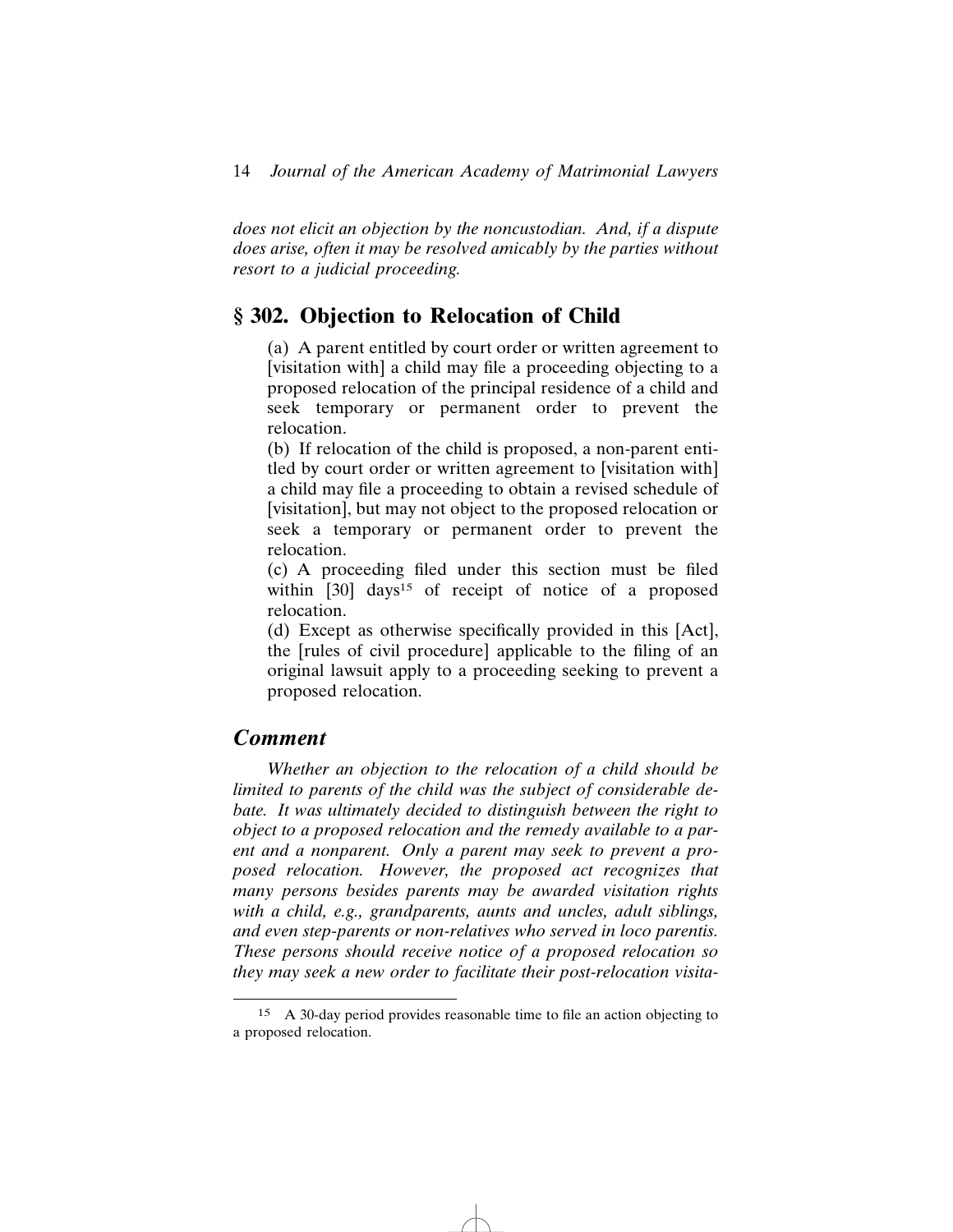*tion rights. This section is intended to provide standing to a nonparent with access rights to a child to allow time to seek adjustment of the visitation schedule. It does not contemplate that a nonparent with visitation rights may seek to prevent the custodian from relocating the child.*

*Once an objection has been made to a proposed relocation by a noncustodial parent, requirements of due process come into effect. Because the litigation may have been dormant for a considerable period of time prior to the proposed relocation, Subsection (b) states the rules applicable to filing an original lawsuit apply to a relocation proceeding. Standard motion practice, which normally requires notice of a hearing to a party's attorney during the pendency of the original action, does not constitute adequate notice after a final custody order has been issued. Rather, service of process as required in an original civil lawsuit is necessary to provide proper notice of the litigation.*

### **§ 303. Pleadings and Affidavits Regarding Relocation**

(a) The [pleading] seeking an order to prevent the relocation of a child shall be accompanied by an affidavit setting forth the specific factual basis supporting a prohibition of the relocation.

(b) The party proposing to relocate the child may respond to an affidavit objecting to the proposed relocation by filing a counter-affidavit setting forth facts in support of the relocation.

### *Comment*

*A relocation dispute may lend itself to decision by something less than a full evidentiary hearing if permitted by state law, particularly at the temporary order stage of litigation. For example, the party objecting to a proposed relocation may provide an affidavit containing factual allegations that, even if proved, would not warrant an order preventing the child's relocation. Similarly, the party proposing relocation might present spurious reasons to justify the move or present an inadequate revised schedule for post-relocation visitation.*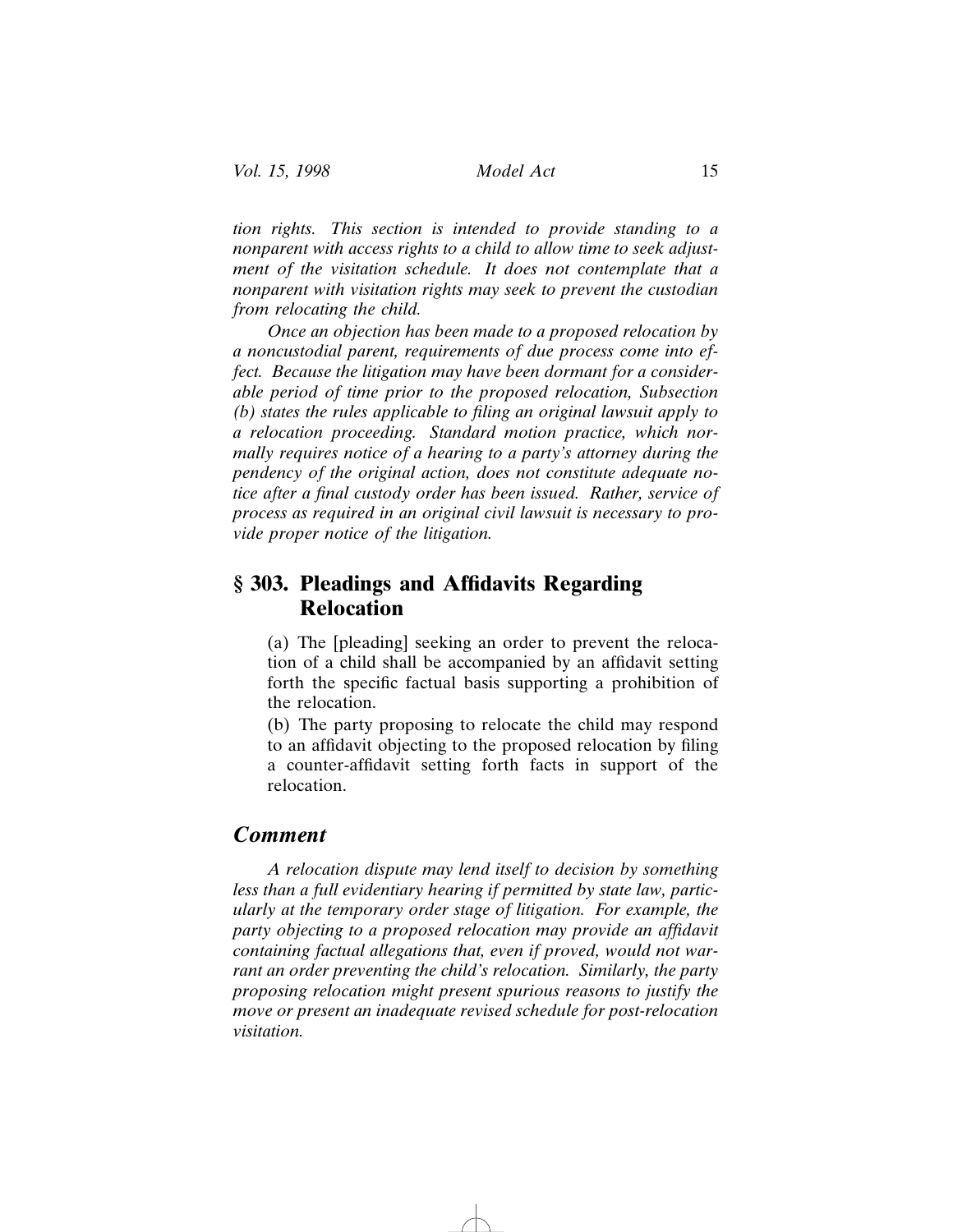### **Article 4. Order Permitting or Restricting Relocation**

### **§ 401. Temporary Orders**

(a) The court may grant a temporary order restraining the relocation of a child, or ordering return of the child if a relocation has previously taken place, if the court finds:

(1) the required notice of a proposed relocation of a child as provided by Article 2 was not provided in a timely manner and the parties have not presented an agreed-upon revised schedule for [visitation with] the child for the court's approval;

(2) the child already has been relocated without notice, agreement of the parties, or court approval; or

(3) from an examination of the evidence presented at the temporary hearing there is a likelihood that on final hearing the court will not approve the relocation of the primary residence of the child.

(b) the court may grant a temporary order permitting the relocation of the child pending final hearing if the court:

(1) finds the required notice of a proposed relocation of a child as provided by Article 2 was provided in a timely manner and issues an order for a revised schedule for [temporary visitation with] the child; and

(2) finds from an examination of the evidence presented at the temporary hearing there is a likelihood that on final hearing the court will approve the relocation of the primary residence of the child.

### *Comment*

*The court has discretion to either delay or permit a proposed relocation pending final hearing.*

### **§ 402. Priority for Hearing**

A hearing on a pleading filed pursuant to this [Act] shall be accorded appropriate priority on the court's [calendar/ docket].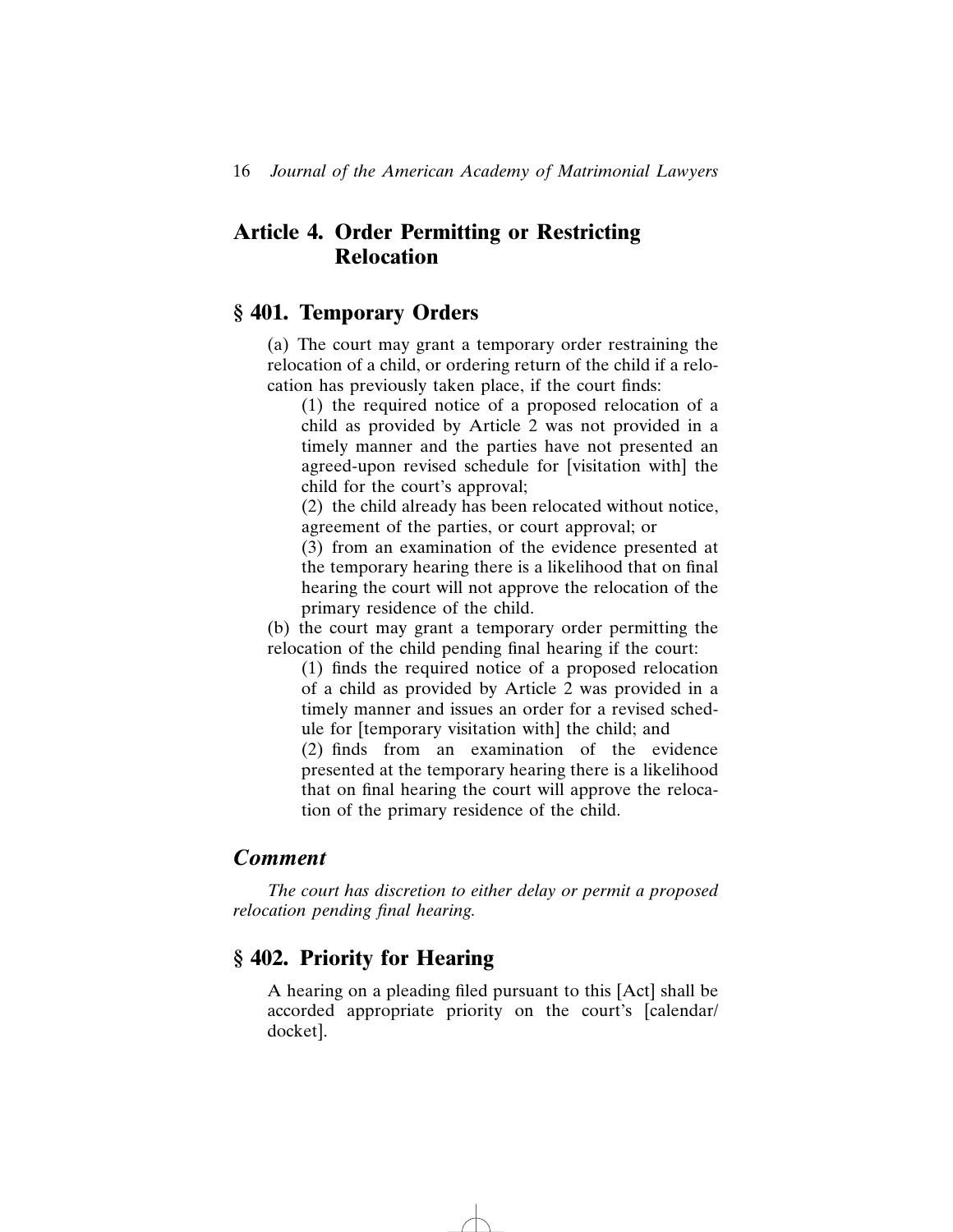### *Comment*

*Given the likelihood a proposed relocation will involve timesensitive issues, e.g., a change of employment or a remarriage, authorizing priority on the trial docket for a relocation dispute is appropriate.*

### **§ 403. Evidentiary Hearing**

On the request of a party, the court shall hold a full evidentiary hearing on the relocation issue.

#### *Comment*

*A full evidentiary hearing may be crucial to a relocation determination. Fears that an appropriate relocation will be unduly delayed by ill-conceived or frivolous objections are best dealt with by application of the sanctions provided in Section 409 or by traditional procedural remedies, such as a motion to dismiss or for summary judgment.*

### **§ 404. Proposed Relocation as a Factor for Modification**

A proposed relocation of a child [may] [may not] [shall] be a factor in considering a change of [custody].

### *Comment*

*A proceeding to prevent relocation of the child also may be accompanied by a request to modify custody. Currently, some jurisdictions by statutes or case law treat a relocation request as one which automatically triggers a full modification proceeding. Other jurisdictions limit the scope of a relocation request to a narrow "best interests" proceeding and do not treat the request to relocate as a change of circumstances sufficient to permit a full custody determination.*

*Given the variation in current treatment and the disparate views on whether a relocation request opens up a full custody modification proceeding, the alternative choices are presented in § 404. It is left for the states to debate and decide whether a cus-*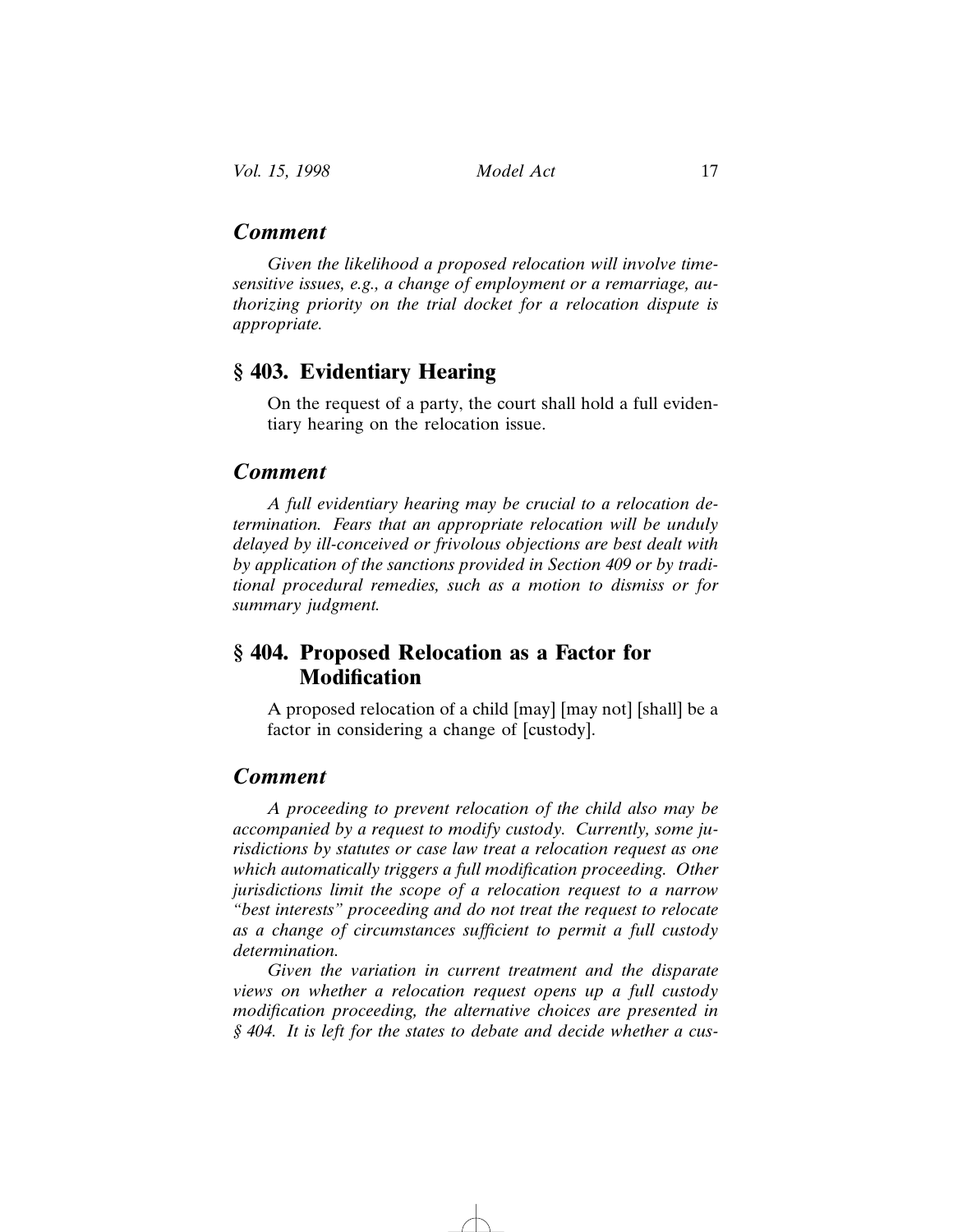*tody proceeding should be tried in connection with the relocation request.*

### **§ 405. Factors to Determine Contested Relocation**

In reaching its decision regarding a proposed relocation, the court shall consider the following factors:

(1) the nature, quality, extent of involvement, and duration of the child's relationship with the person proposing to relocate and with the non-relocating person, siblings, and other significant persons in the child's life; (2) the age, developmental stage, needs of the child, and the likely impact the relocation will have on the child's physical, educational, and emotional development, taking into consideration any special needs of the child;

(3) the feasibility of preserving the relationship between the non-relocating person and the child through suitable [visitation] arrangements, considering the logistics and financial circumstances of the parties;

(4) the child's preference, taking into consideration the age and maturity of the child;

(5) whether there is an established pattern of conduct of the person seeking the relocation, either to promote or thwart the relationship of the child and the non-relocating person;

(6) whether the relocation of the child will enhance the general quality of life for both the custodial party seeking the relocation and the child, including but not limited to, financial or emotional benefit or educational opportunity;

(7) the reasons of each person for seeking or opposing the relocation; and

(8) any other factor affecting the best interests of the child.

#### *Comment*

*A wide variety of state statutes, reported decisions, and legal articles on the subject of relocation have been reviewed. The opin-*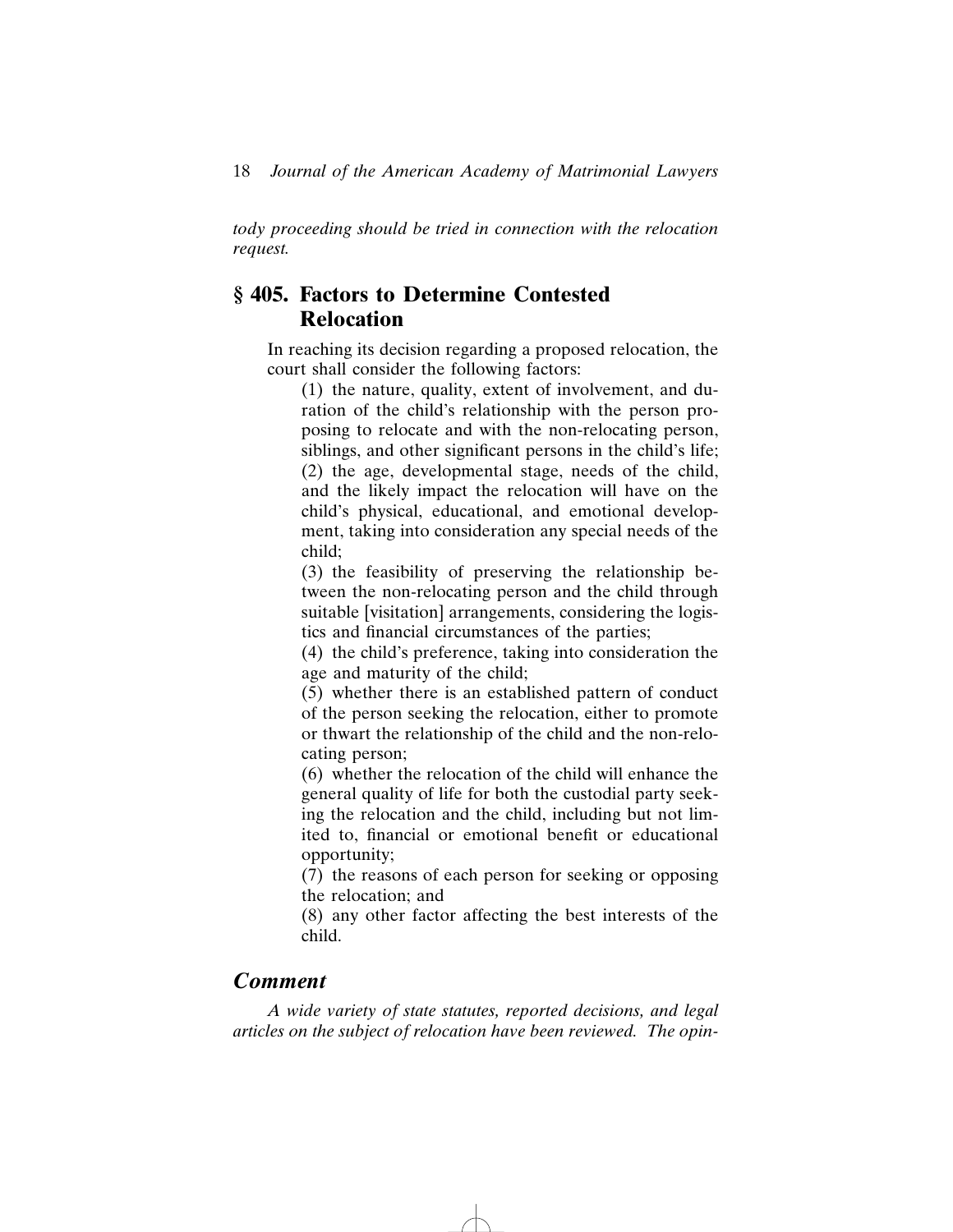*ions of some highly regarded mental health professionals, in the fields of child development also have been considered. We analyzed some recent court decisions. For example, during 1996 the highest courts of California, Colorado, Florida, New York, and Tennessee have issued significant decisions on the subject,*16 *and the leading legal journals devoted to family law all published major articles dealing with relocation.*17 *From these diverse sources a manageable list of factors have been distilled to assist the trier of fact in its determination of whether a proposed relocation of a child should be permitted or restricted. Unfortunately, while the list of factors is comprehensive, it does little to resolve the dilemma so often presented in litigation. If the contestants are two competent, caring parents who have had a healthy post-divorce relationship with the child, the competing interests are properly labeled "compelling and irreconcilable." The child's custodian may have a compelling interest to move with the child; and the noncustodial person may have a compelling competing interest in maintaining the relationship with the child, which may be significantly undermined by the move. The child has a compelling interest in stability—both in the stability of remaining with the custodian and with maintaining frequent contact with the noncustodial parent. In sum, even a perfect list of factors, when applied to decide such a contest, will not resolve the dilemma, i.e., relocation often is a problem seemingly incapable of a satisfactory solution.*

### **§ 406. Factors Not to be Considered**

(a) If the court has issued a temporary order authorizing a party seeking to relocate a child to move before final judg-

<sup>16</sup> In re the Marriage of Burgess, 13 Cal. 4th 25, 913 P.2d 473, 51 Cal. Rptr. 2d 444 (1996); In re Marriage of Francis (Chobot), 919 P.2d 776 (Colo. 1996); Russenberger v. Russenberger, 669 So.2d 1044 (Fla. 1996); Tropea v. Tropea, 87 N.Y.2d 727, 665 N.E.2d 145, 624 N.Y.S.2d 575 (1996); Abby v. Strange, 924 S.W.2d 623 (Tenn. 1996).

<sup>17</sup> Carol S. Bruch & Janet M. Bowermaster, *The Relocation of Children and Custodial Parents: Public Policy, Past and Present*, 30 FAM. L.Q. 245 (1996); Judith S. Wallerstein & Tony J. Tanke, *To Move or Not To Move—Psychological and Legal Considerations in the Relocation of Children Following Divorce*, 30 FAM. L.Q. 305 (1996); Nancy Zalusky Berg & Gary A. Debele, *Postdecree Custody Modification: Moving Out of State*, 10 AMERICAN J. FAM. L. 183 (1996); Arthur B. LaFrance, *Child Custody and Relocation: A Constitutional Perspective*, 34 U. LOUISVILLE J. FAM. L. 1 (1995-96)(158 PP.).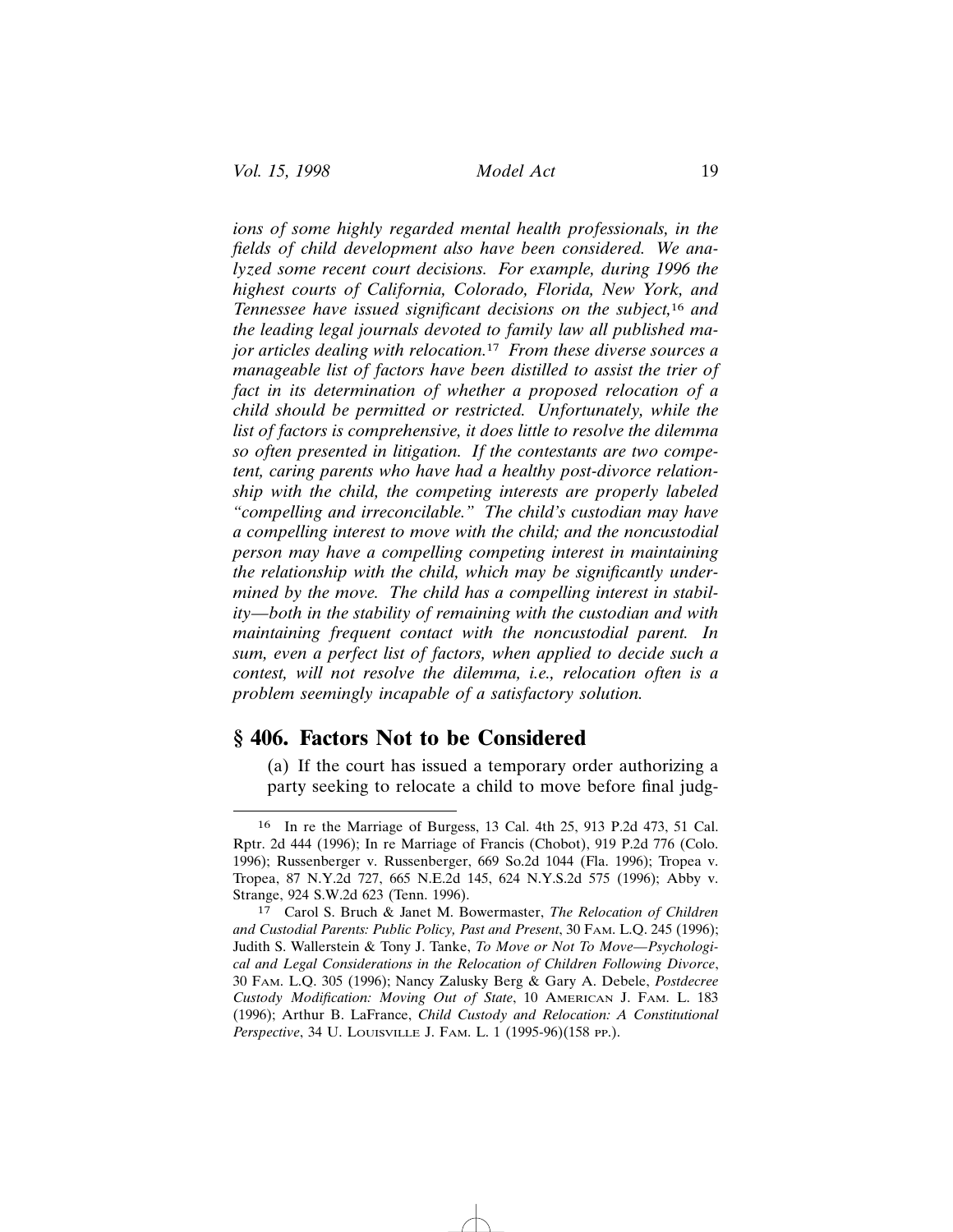ment is issued, the court may not give undue weight to the temporary relocation as a factor in reaching its final decision.

(b) The court may not consider whether the person seeking relocation of the child has declared that he or she will not relocate if relocation of the child is denied.18

### *Comment*

*Subsection (a) recognizes the fact that the status quo resulting from the decision reached by a hearing on a temporary order often is treated as having a determinative effect on final hearing. Either permitting or denying relocation of the child on a temporary basis involves an aspect of prejudging the final resolution of the issue. Nonetheless, requirements of due process mandate the losing party at the temporary hearing may not be precluded from a fair final hearing, and is entitled to present the relevant evidence to reverse the outcome of the temporary decision.*

### **§ 407. Burden of Proof**

[Alternative A]

The relocating person has the burden of proof that the proposed relocation is made in good faith and in the best interest of the child.

[Alternative B]

<sup>18</sup> The issue of propriety of the question of whether the person proposing to relocate the child will move regardless of whether the child is permitted to relocate has bedeviled litigation on this subject from the first time it was asked. A negative answer to the question, e.g., "No, I won't move," is likely to be prejudicial to the proposed relocation as to warrant exclusion from evidence despite the fact that logically that particular answer only tends to prove the proposition that the child is more important to the custodian than any other aspect of his or her life. It says nothing about whether a denial of the proposed relocation will cause the lives of the custodian and the child to be less advantageous. Similarly an affirmative answer, e.g., "Yes, I will move in any event," is also highly prejudicial to reaching a considered decision regarding the child's best interest. The psychology involved is very complex; allowing the question to be asked does not provide guidance as to how the possible answers are to be analyzed.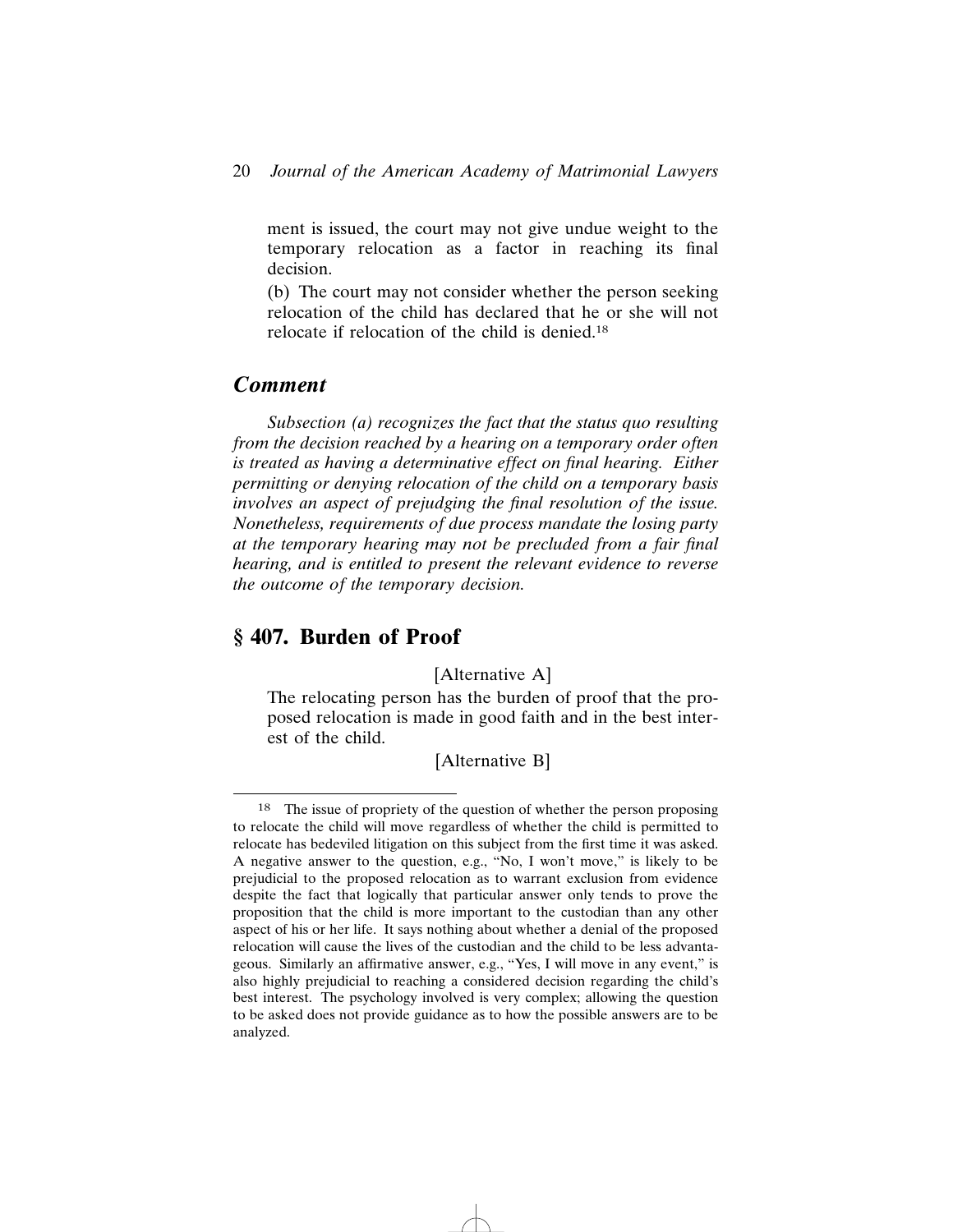The non-relocating person has the burden of proof that the objection to the proposed relocation is made in good faith and that relocation is not in the best interest of the child.

#### [Alternative C]

The relocating person has the burden of proof that the proposed relocation is made in good faith. If that burden of proof is met, the burden shifts to the non-relocating person to show the proposed relocation is not in the best interest of the child.

#### *Comment*

*After considerable analysis and discussion, there was significant approval for every section of this proposed act, except for this particular, intractable section. As is apparent from the three alternatives submitted, there was no agreement on the placement of the burden of proof in a relocation dispute. Some favored the custodian proposing relocation bearing the burden (Alternative A), while others favored placing the burden of proof on the party seeking to block the relocation (Alternative B). An obvious compromise proposal (Alternative C), suggested a shifting of the burden of proof; initially requiring the person proposing to relocate the child to show a good faith reason for the move. If that burden was met, the duty to go forward with evidence would shift to the objecting party, who would bear the burden of showing the relocation is not in the best interest of the child. This alternative also failed to elicit a consensus.*

*Rather than attempt to promulgate a proposal commanding an insignificant majority, it was determined the serious disagreement on this apparently crucial issue should be forthrightly stated and left for each legislature to determine for itself. The alternative of omitting this section entirely was rejected because the moving party would then automatically bear the burden under the usual rule of civil litigation. It was believed to be inappropriate to place the burden of proof on a petitioner-plaintiff, rather than allocate the burden to the status of either the party proposing or objecting to a relocation. The issues are sufficiently clear and the matter sufficiently sensitive to avoid allocating the burden of proof based upon who happens to first file a lawsuit.*

*Finally, some might argue the controversy over the burden of proof is more a hypothetical problem than a realistic hurdle, given*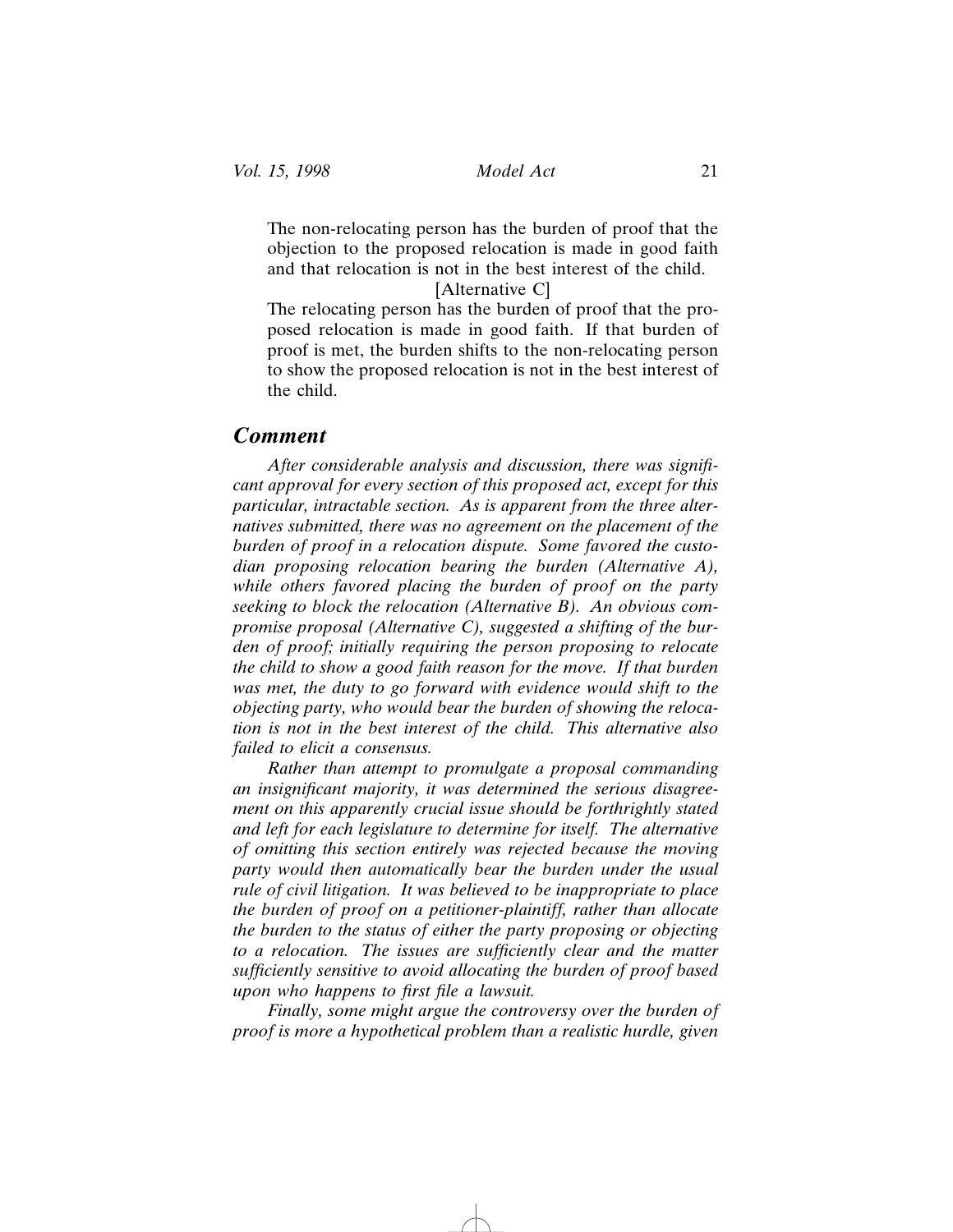*the fact that ultimately each alternative turns on an adjudication of the best interests of the child. Thus, the burden of proof in practice may be little more than a hypothetical legal concept. The trier of fact may first decide the relocation issue based on an evaluation of the best interest of the child and thereafter find whether the burden of proof has been met. In short, relocation is extraordinarily subject to result-oriented analysis by the trier of fact, thereby perhaps making the allocation of the burden of proof less relevant than it might first appear.*

### **§ 408. Posting Security**

If relocation of a child is permitted, the court may require the person relocating the child to provide reasonable security guaranteeing the court-ordered [visitation with] the child will not be interrupted or interfered with by the relocating party.

#### *Comment*

*At its option, the court may retain continuing, exclusive jurisdiction over the case after relocation of a child as long as the nonrelocating person remains in the state,* see *Parental Kidnapping Prevention Act, 28 U.S.C. § 1738A. Although demanding security to guarantee return of the child may be unnecessary from a jurisdictional perspective, as a practical matter it may be crucial.*

### **§ 409. Sanctions for Unwarranted or Frivolous Proposal to or Objection to Relocation of Child**

(a) After notice and a reasonable opportunity to respond, the court may impose a sanction on a person proposing a relocation of the child or objecting to a proposed relocation of a child if it determines that the proposal was made or the objection was filed:

(1) to harass a person or to cause unnecessary delay or needless increase in the cost of litigation;

(2) without being warranted by existing law or was based on frivolous argument; or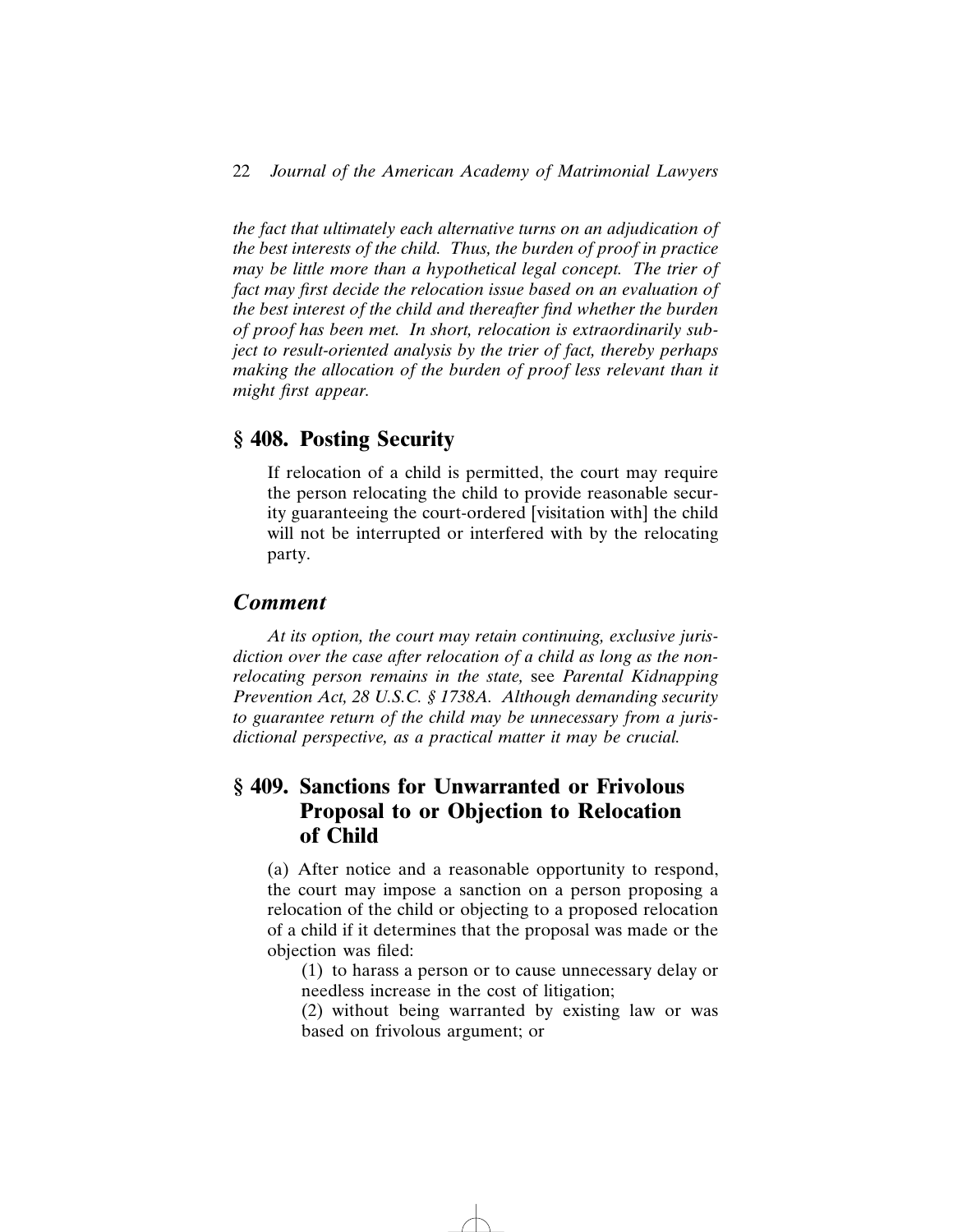(3) based on allegations and other factual contentions which had no evidentiary support nor, if specifically so identified, could not have been reasonably believed to be likely to have evidentiary support after further investigation.

(b) A sanction imposed under this section shall be limited to what is sufficient to deter repetition of such conduct or comparable conduct by others similarly situated. The sanction may include directives of a nonmonetary nature, an order to pay a penalty into court, or, if imposed on motion and warranted for effective deterrence, an order directing payment to the other party of some or all of the reasonable attorneys' fees and other expenses incurred as a direct result of the violation.

#### *Comment*

*This section, based on Federal Rule of Civil Procedure 11, restates the general law of most states. Despite the possible redundancy, because relocation litigation is particularly vulnerable to abusive conduct, emphasis should be placed on dissuading a variety of unwarranted conduct. Likely scenarios which could well warrant sanctions being imposed on an objecting person include an objection to a relocation of a child that has little or no impact on the visitation, e.g., a move within the same neighborhood, or an objection by a noncustodial parent who has exercised a right of visitation very infrequently or never. Similarly, a court may decide that the child's custodian who seeks to relocate the child in order to thwart a noncustodial parent's relationship with the child may deserve a court sanction.*

### **§ 410. Application of Factors at Initial Hearing**

If the issue of relocation is presented at the initial hearing to determine [custody of and visitation with] a child, the court shall apply the factors set forth in this article in making its initial determination.

### *Comment*

*Except for this section, the proposed act is designed to apply when a prior order of custody and visitation has been entered*